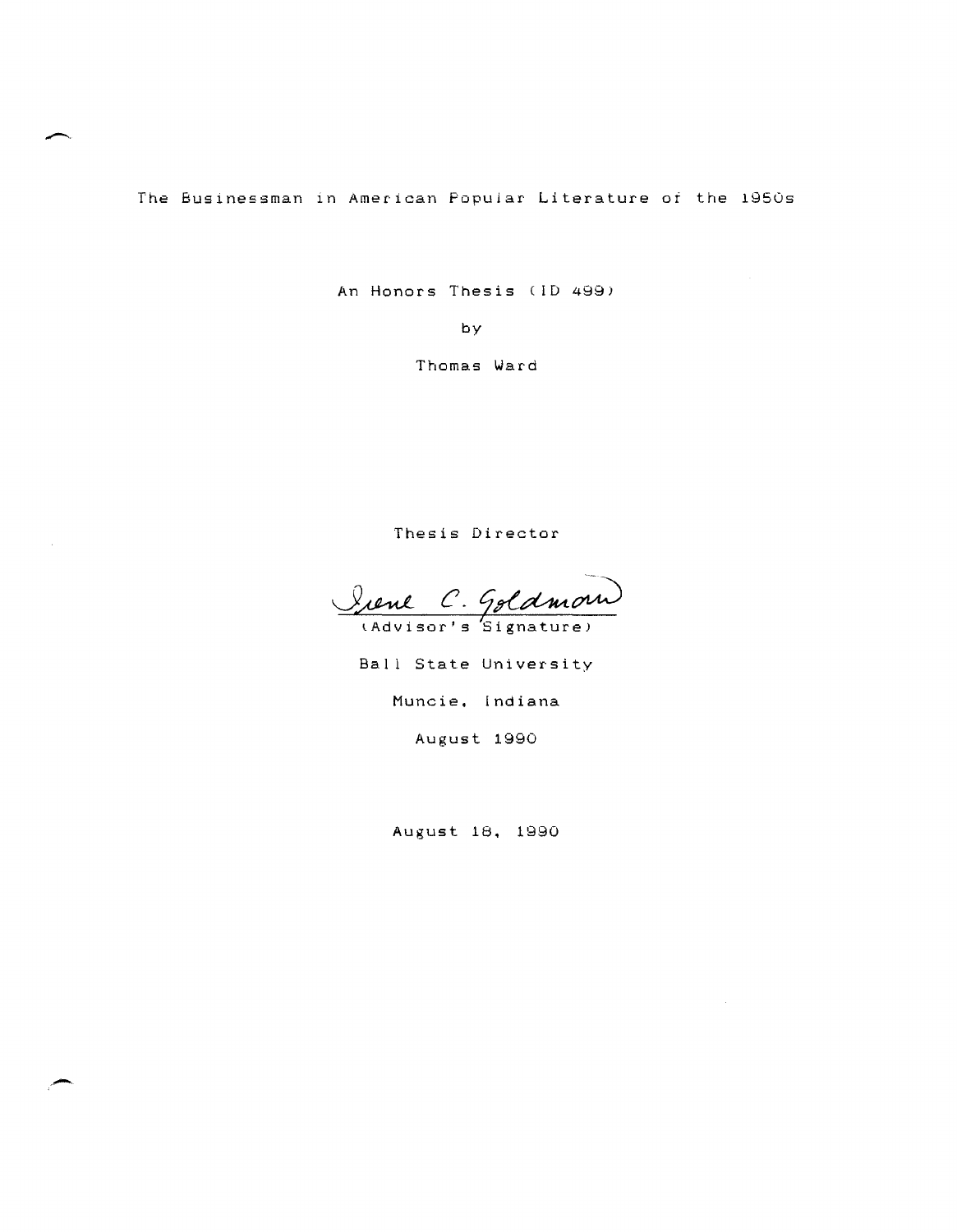Thomas Ward

Doctor Goldman

ID 499

13 August 1990

The Businessman in American Popular Literature of the 1950s

The decade of the 1950s was one of the most eventful periods of history in the United States. Seeking to preserve the military superiority of the United States, President Harry S. Truman would authorize the development of the hydrogen bomb-- a "superbomb" with the destructive power of five mil lion tons of TNT-- only to see that new superiority destroyed nine months later when the Soviet Union developed its own hydrogen bomb (Oakley, 44-45), Joseph McCarthy would latch onto the communist paranoia of the time to gain national power and prestige before his fall in  $1954$  ( $161$ ). The Korean War would result in the deaths of 33,629 Americans. the wounding of 103.000 and become the first major war the United States had fought in the 20th Century which did not end in victory (93). Julius and Ethel Rosenberg would be tried and convicted of treason for passing American atomic secrets to the Soviet Union and their execution in 1953 would spark protest in Europe (171). The U-2 spy plane runs over the Soviet Union begun in 1956 would lead to the Soviets' capture of Gary Powers in mid-l960 which would in turn cause another outbreak of the Cold War. The launching of Sputnik by the Soviets in 1957 would spawn the great space race of the late fifties and sixties and lead to the first manned moon landing in 1969.

 $\varsigma$ <sub>i</sub>  $\eta$  $\n *the l*\n$ 不好。  $24.39$ المحالي ال 국 수도  $W37$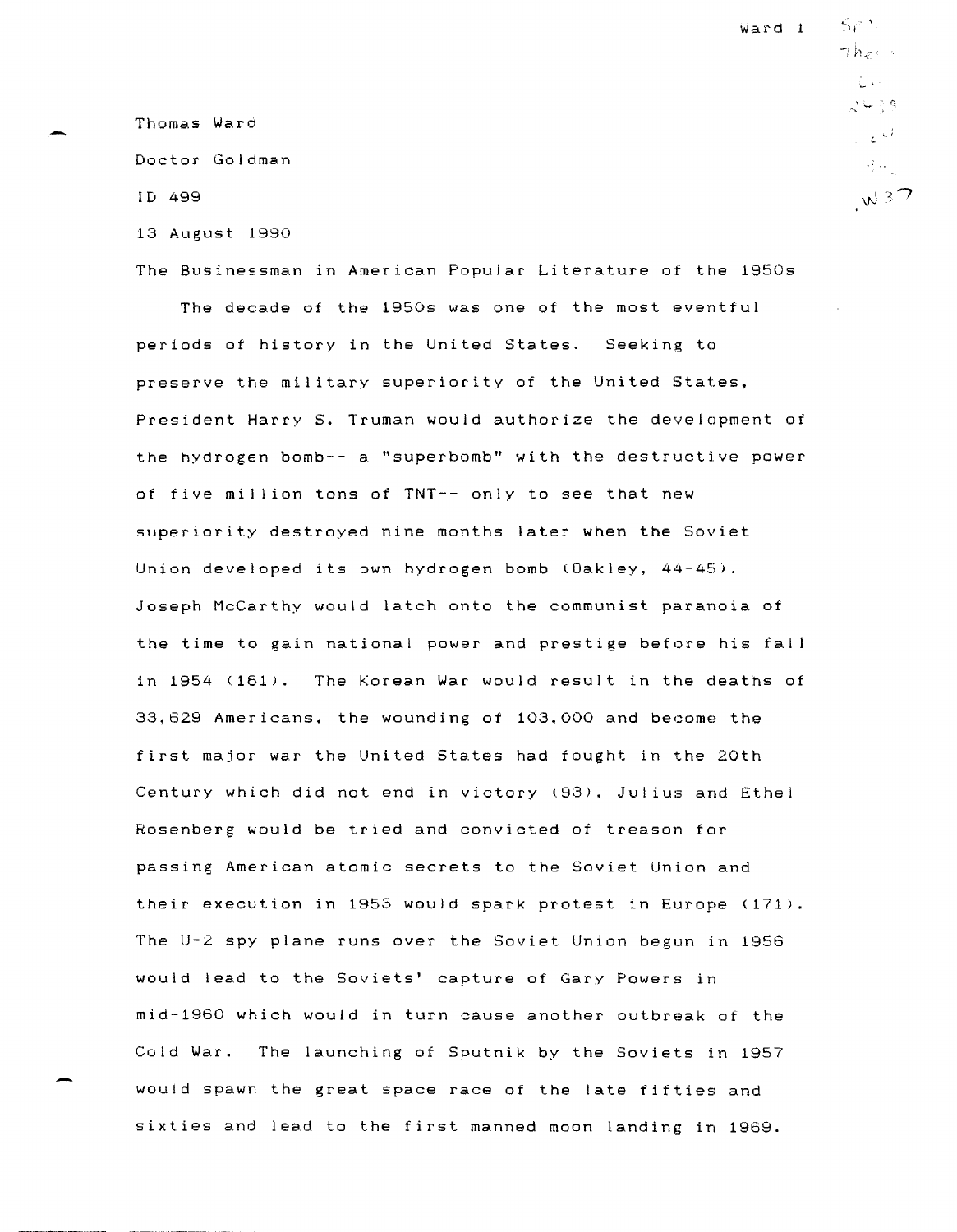$Ward \, \geq$ 

Despite these and other important changes in American life during the 1950s. the general impression or the 1950s today is that "It was a happy, simple, placid time  $\ldots$  ." lOakley. XJ. Similarly. it is generally supposed that "In the 1950s businessmen were held in greater esteem than they are today" (Darby. 336). While there may be a certain degree of truth in the preceding statement. even in the 19S0s the AmerIcan businessman did not enjoy the unqualified support of the public or the writers of the day. Three of the four authors discussed in this paper have been bestsellers: Sloan Wilson. Louis Auchincloss. and John Cheever. One of the works was a bestseller or the period--Sloan Wilson's The Man in the Gray Flannel Suit l195S)-- and two of them have made Darby's "notable American novels" list for the decade-- Venus in Sparta (1958) by Louis Auchincloss and Edna Ferber's Giant (1952)-- in Necessary American Fictions: Popular Literature of the 1950s  $(381-387)$ . The success of these authors is a clear indication that the public shared views concerning the nature of business and businessmen with the authors. Given this is a reasonable assumption. the works discussed here can be seen as giving a fairly accurate portrayal *at* the businessman 1n popular tlterature of the 1950s.

None or the authors to be discussed in this paper have an absolute trust in the business world. Even Sloan Wilson. who is accused by Van Halsey of being a writer of "second-rate fiction" which is "still conforming to the myths of the and ideals of the business community" (397). writes of the sacrifices necessary for business success in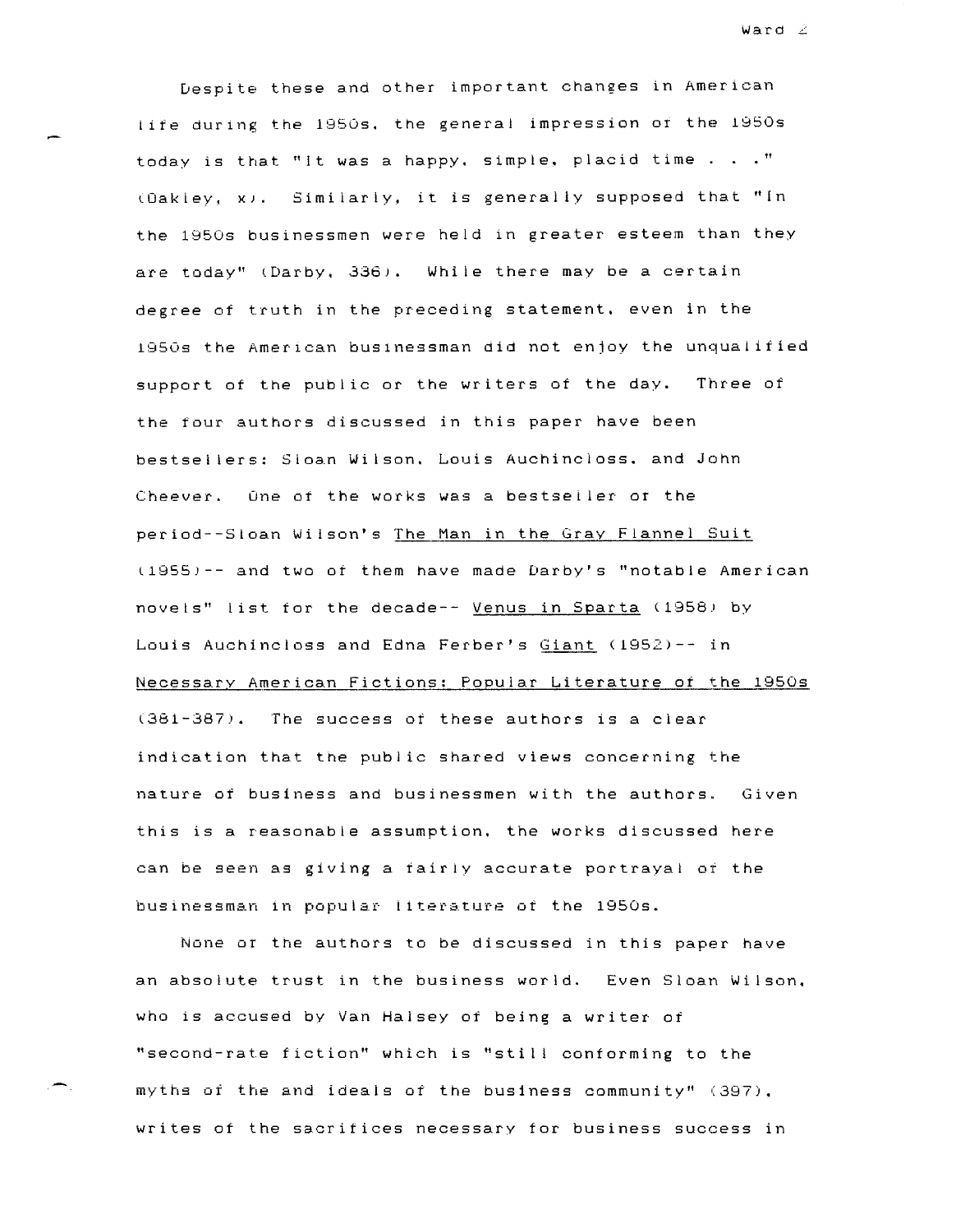ward 3

The Man in the Gray Flannel Suit. Louis Auchincloss writes of the hypocrisy. deceit. and amorality of the world ot finance in Venus in Sparta despite having a career on Wall Street himself. Edna Ferber writes of the despotism of the cattle industry. but also of the ruthlessness of the entrepreneur who challenges it in Giant. Finally, John Cheever's The Enormous Radio and Other Stories (1953) portrays business and businessmen in an unfavorable light in three short stories.

-

,-

There is a long history at unfavorable portrayals of businessmen in American novels. John Chamberlain. a businessman writing in a 1948 issue of Fortune magazine, bases the rationale for this on the lack of business experience by most authors. "Freudian quarrels with their fathers" and an unrealistic expectation of a socialist society that could only exist in their minds (148). Wayne Westbrook argues in Wall Street in the American Novel that these perhaps unjust portrayals are a result of the fundamental differences between the businessman and the writer. The businessman sees the world in practical. pragmatic terms, he suggests. while writers "eschew the eight-to-tive life-style," and are "happiest seeking creative solitude" (1). Van Halsey of Amherst College suggests in a 1959 American Quarterly article that the reason for this poor view of business is because novels critical of the business world are written by outstanding authors critical of business while novels written in praise of business are generally "marginal novels" which cannot hope for more than "momentary success"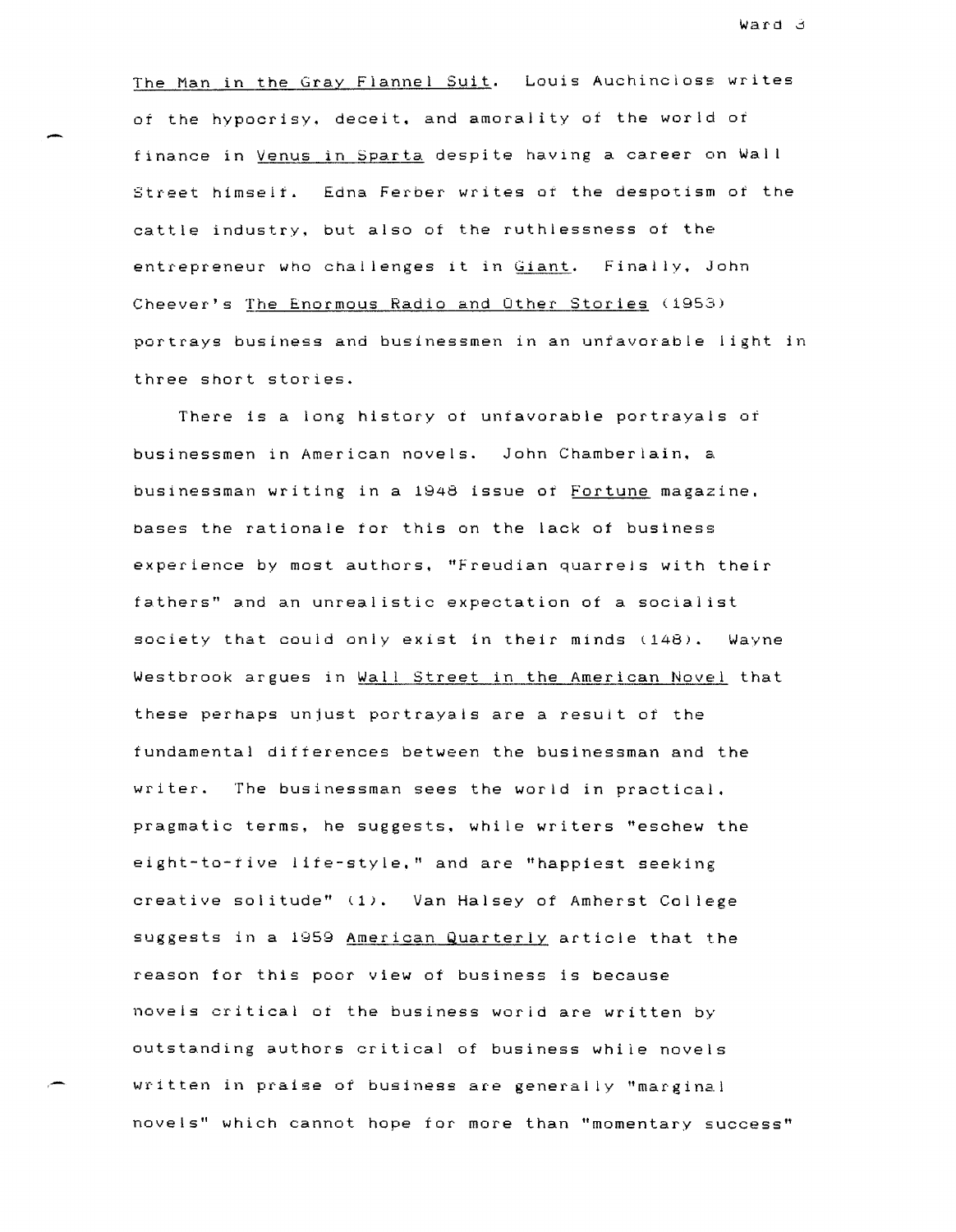(392) •

Disregarding the possible bias of the "outstanding author"-- which Howard Smith of the University of Georgia convincingly argues against in a 1959 Southern Economic ,Journal article. "The American Businessman in the American Novel"-- the general consensus is that the writer or "popular literature" is little more than a mouthpiece for the "myths at business." This is a simplistic view of both business and the popular writer. The writers discussed in this paper. despite their public success. do not wholeheartedly support business or the businessman. They do not have the distrust for business and finance that Wi II iam Dean Howells reveals in The Rise of Silas Lapham (1885). or the outright hatred that Upton Sinclair reveals in works such as A Captain of Industry (1906) and The Brass Check (1920). but Wilson. Auchincloss. Ferber. and Cheever are aware of the darker side of business. They perceive the human costs to functioning in the business world of the 20th Century. They perceive the loss of freedom, integrity. and the simple pain which business can bring to the American family of the 19505. None of them totally rejects business as such. but all portray a world much more complex than the simple corporate family man who commutes daily to work or the world of the rugged entrepreneur who is capable of success simply by "trying hard."

For the purposes of this paper. the term "business" will be used to define not only large organizations such as those found in The Man in the Gray Flannel Suit and Venus in Sparta. but also those entrepreneurial and agricultural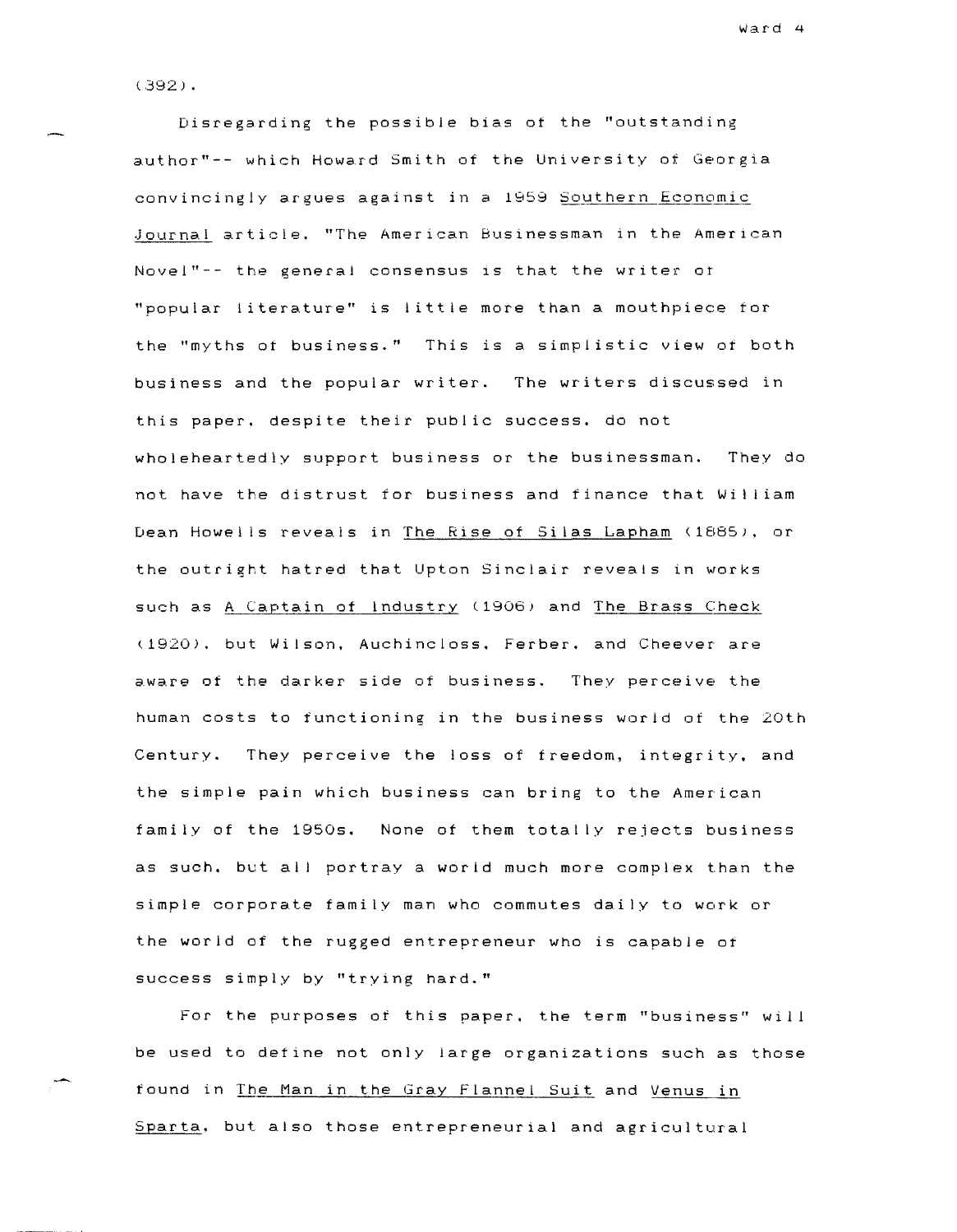Ward b.

concerns described in Giant and The Enormous Radio and Other Stories. Each form of business described within this paper involves the livelihood of at least one of the major characters which Involves the manufacturing, producing. or distribution ot some good or service for the purpose of making a profit. Hence, these works can be grouped together in a broad category cal led business.

It must be conceded, however, that the authors under discussion were not the only ones to see the pitfalls of business in post-WWII America. Arthur Miller's play, Death of a Salesman (1949), tells the story of Willy Loman, a salesman who has worked his entire adult life for one company and is then fired when he ceases to be productive. Willy's futility, regrets, and broken life lead him to suicide even as his sons are unable to achieve the American Dream of being better off than their father. This theme of the broken American Dream is a concern that John Cheever will discuss in his short story, "The Pot of Gold." Death of a Salesman is a play. and as such lies outside the scope of this essay. However, it does share some or the concerns that Wilson. Cheever, and Auchincloss have about the cost of business to the individual and the family. This paper does not purport to suggest that the authors to be discussed were the only ones to point out the darker side or business in America during the era of the 19505. but it points out that even some or the popular literature or the tIme did not unconditionally support business as Darby and Halsey seem to belleve. No. even in popular literature such as The Man in the Gray Flannel suit there was an awareness of the costs

-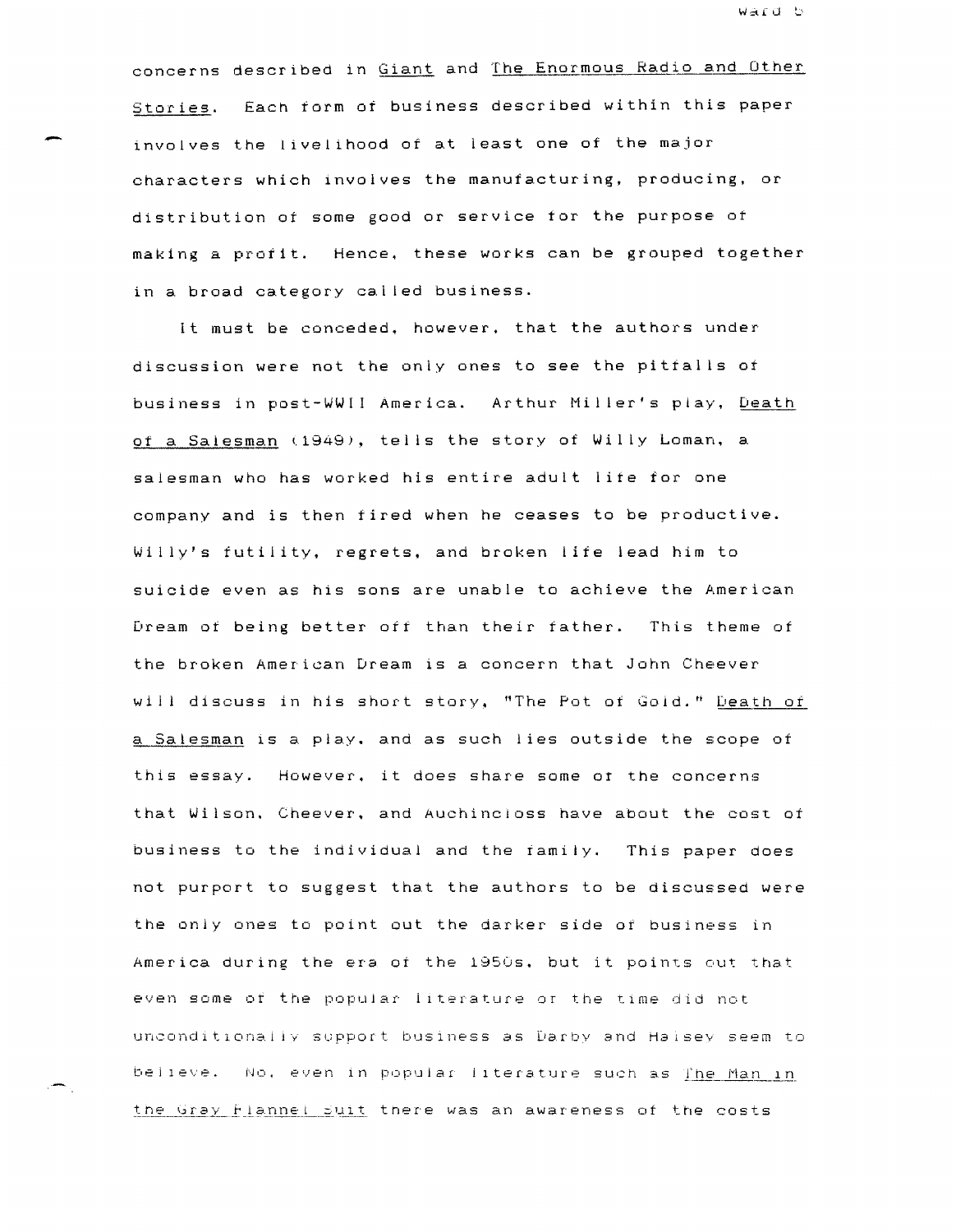business imposed on American families.

The Man in the Gray Flannel Suit is the story of Tom Rath. a World War II veteran and an educated white collar worker. Rath. whose family had once been wealthy. is now a mid-to-lower middle class employee of the Schanenhauser Foundation-- "an organization which an elderly millionaire had established to help finance scientific research and the arts (Wilson. 3). Because of the cost ot supporting his family. he leaves the Foundation and goes to work for the United Broadcasting Corporation. Although Rath dislikes and is disliked by his immediate supervisor, Bill Ogden, he forms a good relationship with Ralph Hopkins. the president of UBC. Rath becomes a personal assistant to Hopkins, doing everything from writing his speeches to arranging Hopkins's hotel reservations as Hopkins prepares to form "a national committee on mental health" (25). As they work together. Hopkins becomes favorably impressed with Rath's honesty and offers him the opportunity to advance within the corporation. perhaps to someday become Hopkins's right hand man and eventual replacement. Despite the rapport they share and the honest admiration that Rath has for Hopkins. he turns down the promotion. The reasons for his refusal are part of the underlying theme of the novel: there are certain costs that must be paid for success in business.

These costs include the sacrifice of a personal life in order to create success in business. Ralph Hopkins. the successful businessman. is not a successful husband or father. The death of his son during World War II sends Hopkins's wife spiraling into an isolation from her husband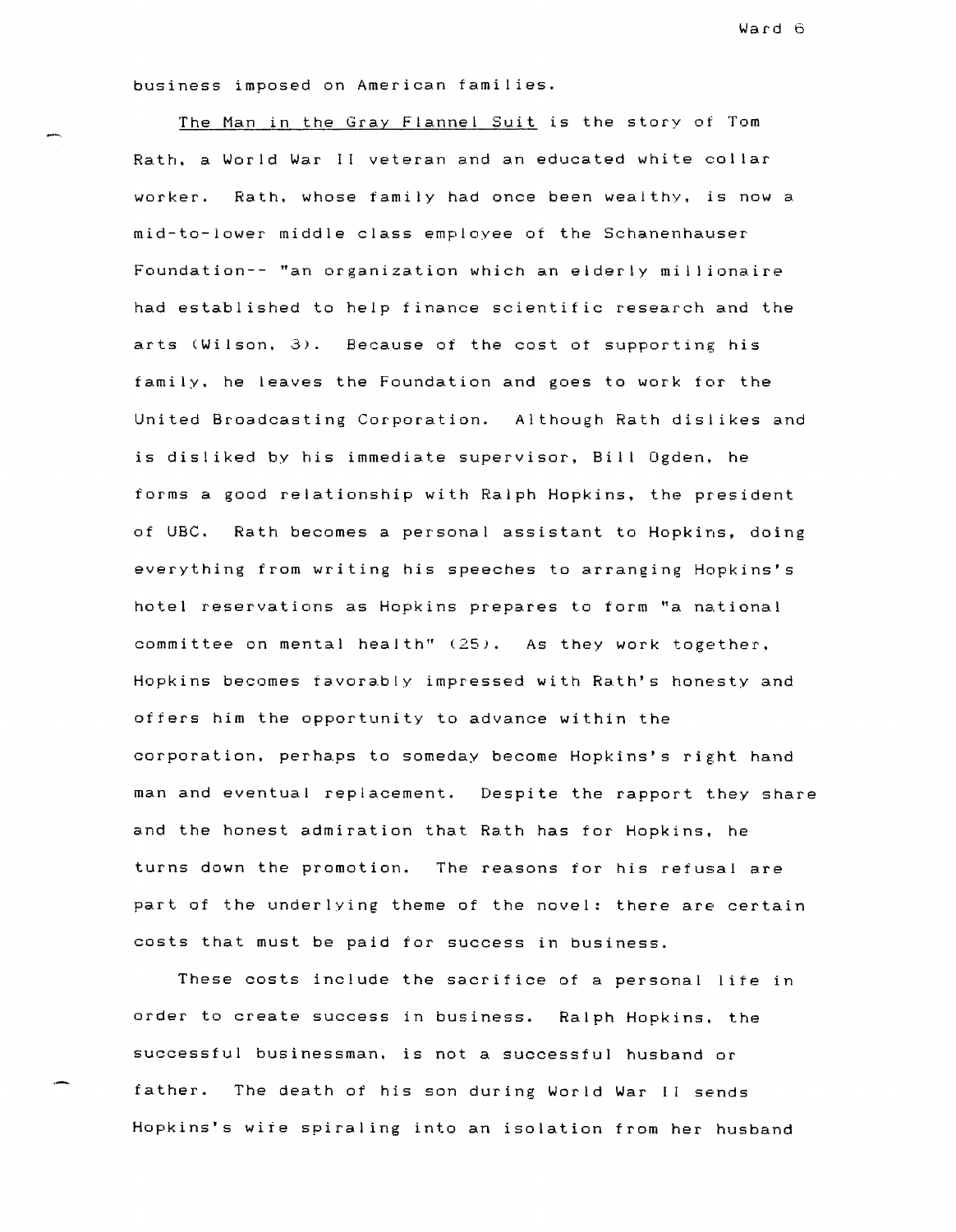that makes their marriage a virtual sham. Hopkins's daughter. Susan, is a petulant young woman with no sense of appreciation for the financial success of her father. His devotion to the job-- Hopkins spends fifteen to twenty hours a day working tor the company (27)-- has led him to the pinnacle of his profession, but it has also destroyed his family.

Tom Rath. on the other hand. who is admired by Hopkins for his honesty and integrity. refuses to make that sacrifice. In fact. Rath's life does not begin to turn around until he is able to subliminate his job to his other principles. His career does not take off until he refuses to become a yes-man to Hopkins and offers him honest criticism about the speech l209-210). His efforts at entrepreneurialism-- the death of his grandmother leaves him with real estate that could be used for a very profitable housing project-- seems doomed to failure until Rath decides to live his life honestly. Tel ling Hopkins about his intentions for advancement and informing his wife of the child he secretly fathered during the war seem to win for Rath not only his employer's respect, but also saves his marriage. Furthermore, as though to support his decision. Rath's right to his inheritance and the zoning change that would make the housing project possible are upheld. assuring Rath of success.

William Darby sees The Man in the Gray Flannel Suit as being "staunchly reverent toward those at the top" of the business world (336). Elizabeth Long, on the other hand, sees it as heralding a change in American fiction from the

Ward *i*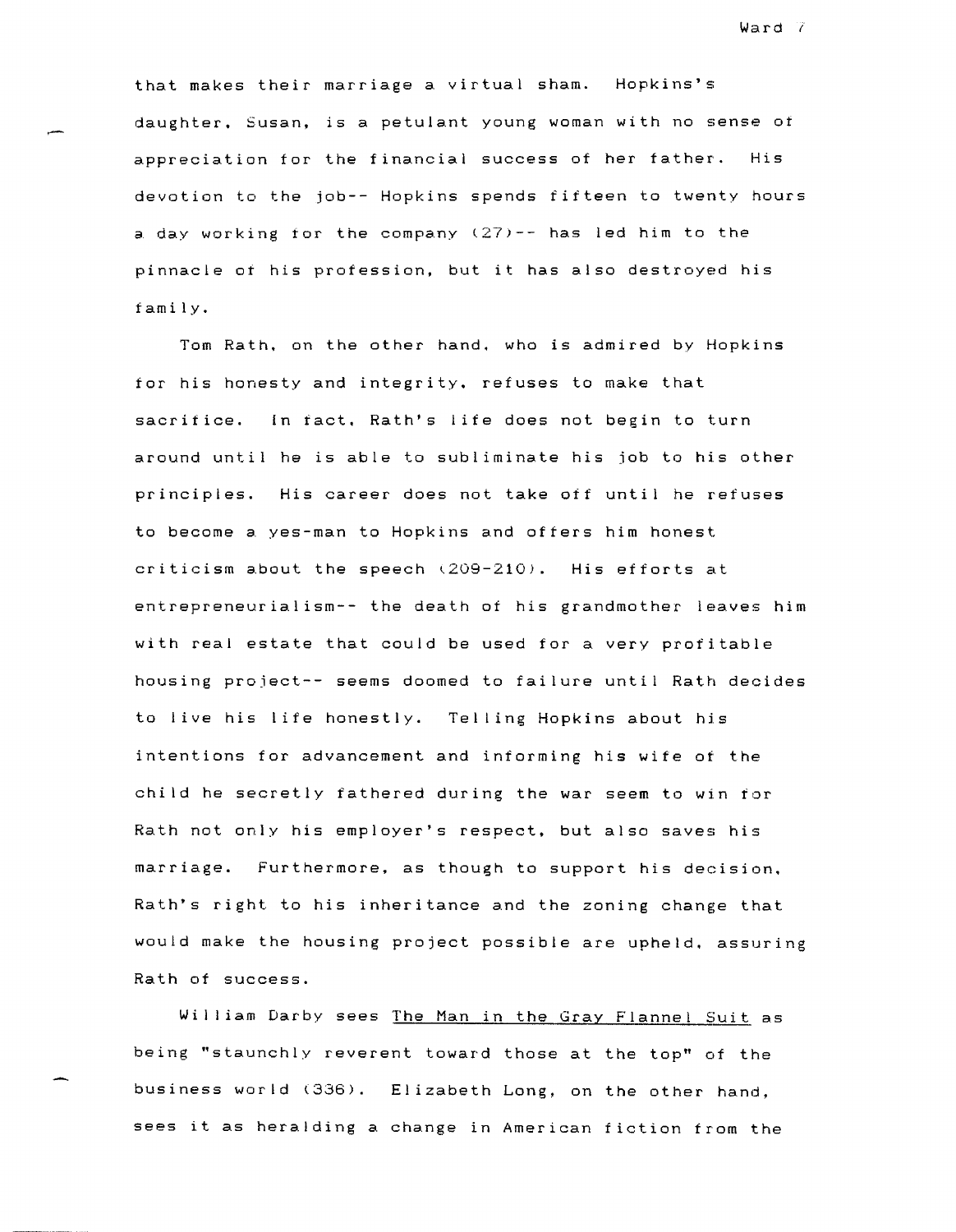entrepreneurial fixation of the "self-made man" to the development of a "'corporate-suburban' model in which the hero's saga is less one of conquest than one of integration of a set of disparate tasks and roles" (82). Ultimately, Darby feels that Wilson is attempting to praise business and the taking of responsibility (344) while Long believes he is formulating "a new definition of success" (89) for the modern worker of the 1950s. Both are correct, yet both also sell Wilson short.

Sloan Wilson does not create a diatribe against business in The Man in the Gray Flannel Suit. but he also does not simply sing its praises. Ralph Hopkins. who dedicates himself more to his business than his family. is an honorable man. There are tew stains on his character-- his patronage of Tom Rath even after the latter has decided not to emulate him is a tribute to the essential benevolence of Hopkins's nature. Yet for all his good character, all his hard work. he is unable to hold his family together. The vast fortune that he has created through his work at UBC will be left to a woman with no idea of how to use it-- for herself. or for others. He has lost the opportunity to know his own son. for his obsession with work kept him away from home as the boy grew to manhood. His wife, whom he loves, is no longer a part of his life. All of his triumphs wil vanish with his death because there is no one capable or willing to maintain his legacy.

Faced with this realization. it is difficult to believe that The Man in the Gray Flannel Suit is intended to praise businessmen such as Hopkins. Instead. Wilson seem to be

Ward B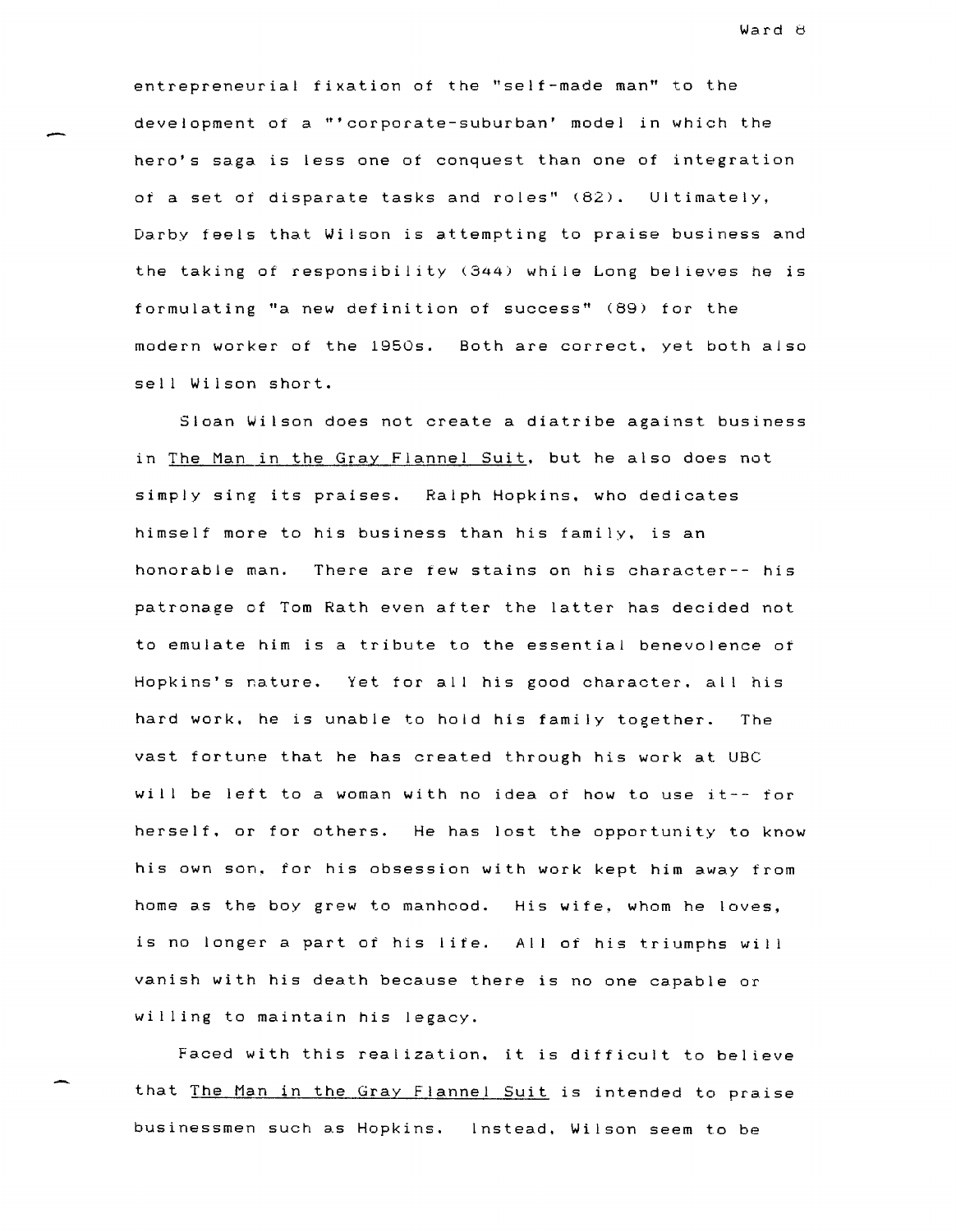going out of his way to assert that one cannot succeed In business without making a sacrifice ot the family and personal life. The wages of success are family ruin. Despite Hopkins's outburst that "Someone has to do the big  $i$ obs!" (262). Wilson is saying that the cost to the family is not worth it. He acknowledges the need for big businessmen like HopkIns as he acknowledges the need for large organizations like the UBC-- both or which are capable of doing things that the average person cannot for society- but he does not advocate it as a way or lite. Business is not evil to Wilson, but it can devour a person's life and become all-consuming. It has its place. but it should not become the overwhelming factor of a person's life. For Tom Rath and Sloan Wilson business is important. but the family is more so.

Tom Rath. therefore. does not succeed in the novel by simply integrating into the world of big business. He is not rewarded with the success he experiences in lite tor becoming a clone of Hopkins. but rather for breaking away from Hopkins's path. His refusal to make business his god and his decision to live life according to the dictates of his conscience ensure Rath's happiness In lite. By placing bUSIness in Its proper perspective-- beneath his integrity and family-- Tom Rath becomes more than just another man in a gray flannel suit. He becomes an example of how business and family should-- but not always do-- go together.

Louis Auchincloss's Venus in Sparta is similar to The Man in the Gray Flannel Suit in that the main character finds himself in an environment which attempts to mold him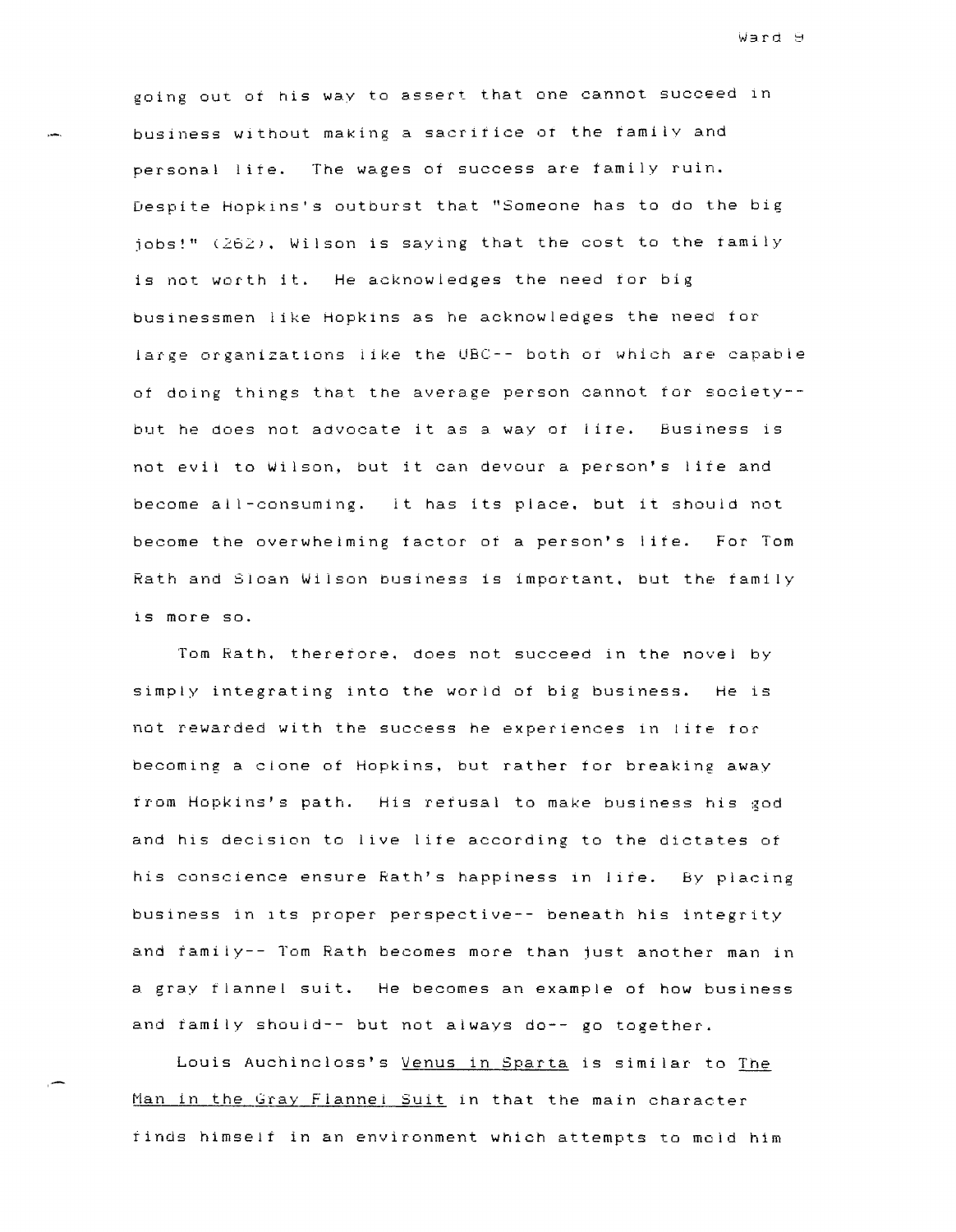to the desired standards of his class and occupation. Unlike Tom Rath. however. Michael Farish has no Ralph Hopkins to aid him by finding a position suited to Michael's gifts which would let him serve the company as well as his own personal needs. Unable to be fully happy in the life that he leads-- because it was not necessarily a life of his own choosing so much as one that he was expected to lead-- Michael unwittingly takes steps to destroy that life whenever it seems that he has achieved something that he desires. Because business, for Auchincloss. is amoral, there is no one or nothing willing to aid Michael. to help him survive what is a hostile environment of hypocrisy and deceit where Michael's own personal traits of honesty and

At the beginning of Venus in Sparta, Michael Farish is a successful trust officer of the Hudson River Trust Company. His grandfather had been president, his father senior trust officer, and it is expected that Michael will follow in their footsteps to the presidency. Charles Meredith, the current head of Hudson River Trust Company, trusts him completely and has a great deal of affection for Michael. Michael also has the friendship and support ot Ambrose Parr, the chairman and largest stockholder of the Hudson River Trust Company. Talented and intelligent as well as gifted with men like Parr and Meredith behind him. Michael should have been an unqualified success with a bright future ahead of him.

morality can only lead to self-destruction.

Yet for all his gifts and good tortune. Michael Farish does not have a happy life. His reputation at Hudson River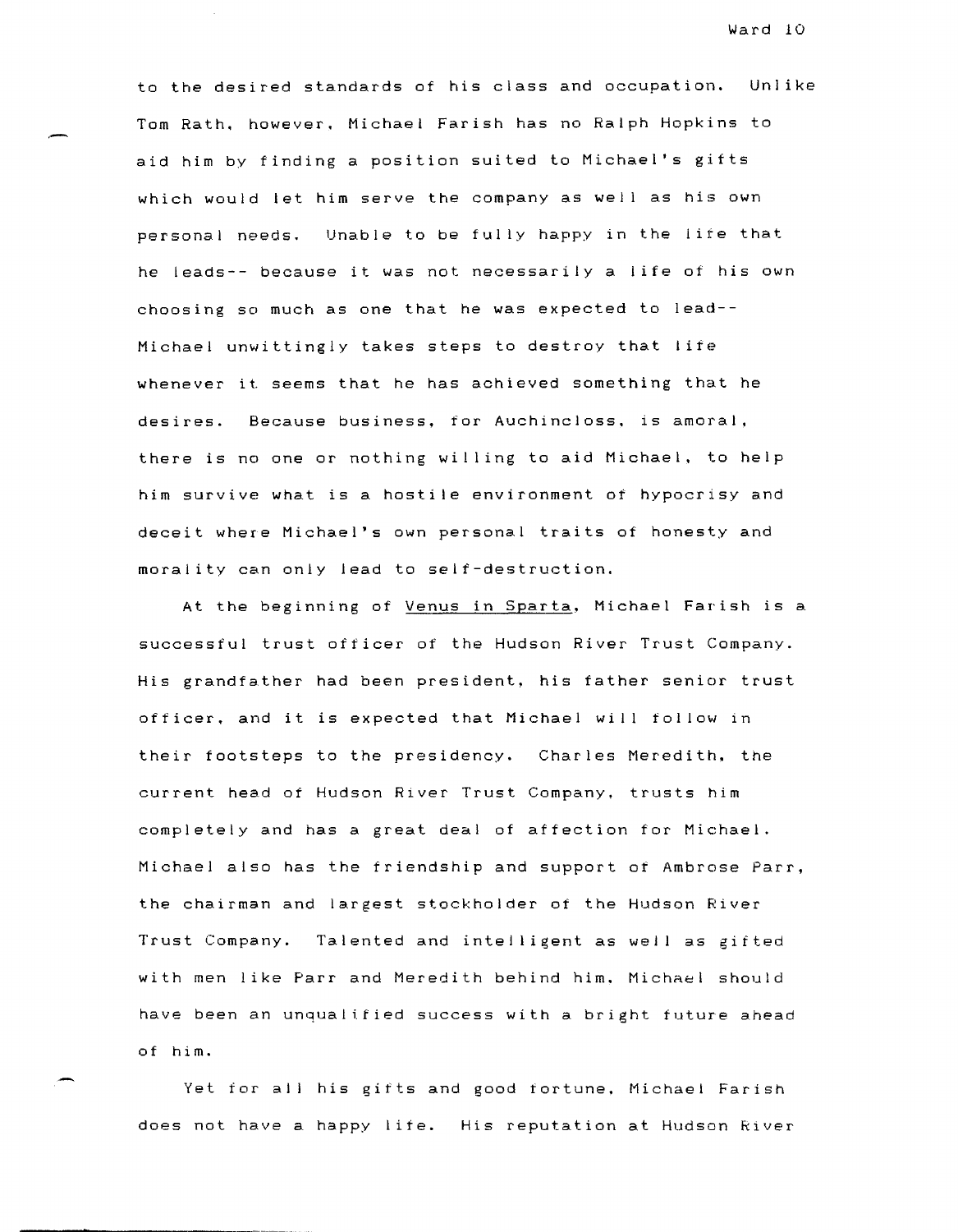Trust Company is built on the fact that he acquired a very profitable account. the Winters account. when he was just starting his career. Unknown to anyone but himself. however. Mr. Winters had wished to set up a provision in the will that states Hudson River Trust could only receive profit of one and a half percent from its dealings with the Winters estate. Winters died before this request could be put into the contract. and the language in his will is vague enough that Hudson River Trust is able to make profit over and above the one and a half percent limit. A letter exists which verifies Winters's original request. but Michael is the only one who has read it. Michael does not destroy the letter out of a subconscious desire to be caught-- but he consciously tells himself that he is preserving the letter as a means of playing a "game" with the departed Mr. Winters (40). Only at a chronologically later time. when he is confronted by Danny Jones. an assistant trust officer. does he admit to himself that he thought of the letter as being like "the poison capsules that spies wore around their necks in case of capture in enemy lands" (31). The letter is simply one example of the steps that Michael subconsciously takes destroy his career.

For example. Michael antagonizes Danny Jones after the latter discovers the letter until the younger man quits and goes to the Winters estate with the letter. Knowing as Michael did that Danny Jones was having an affair with Flora. Michael's wife. he knows that Jones is anxious enough to attempt to discredit Michael before the latter can do the same to him. Even then. Michael does not destroy the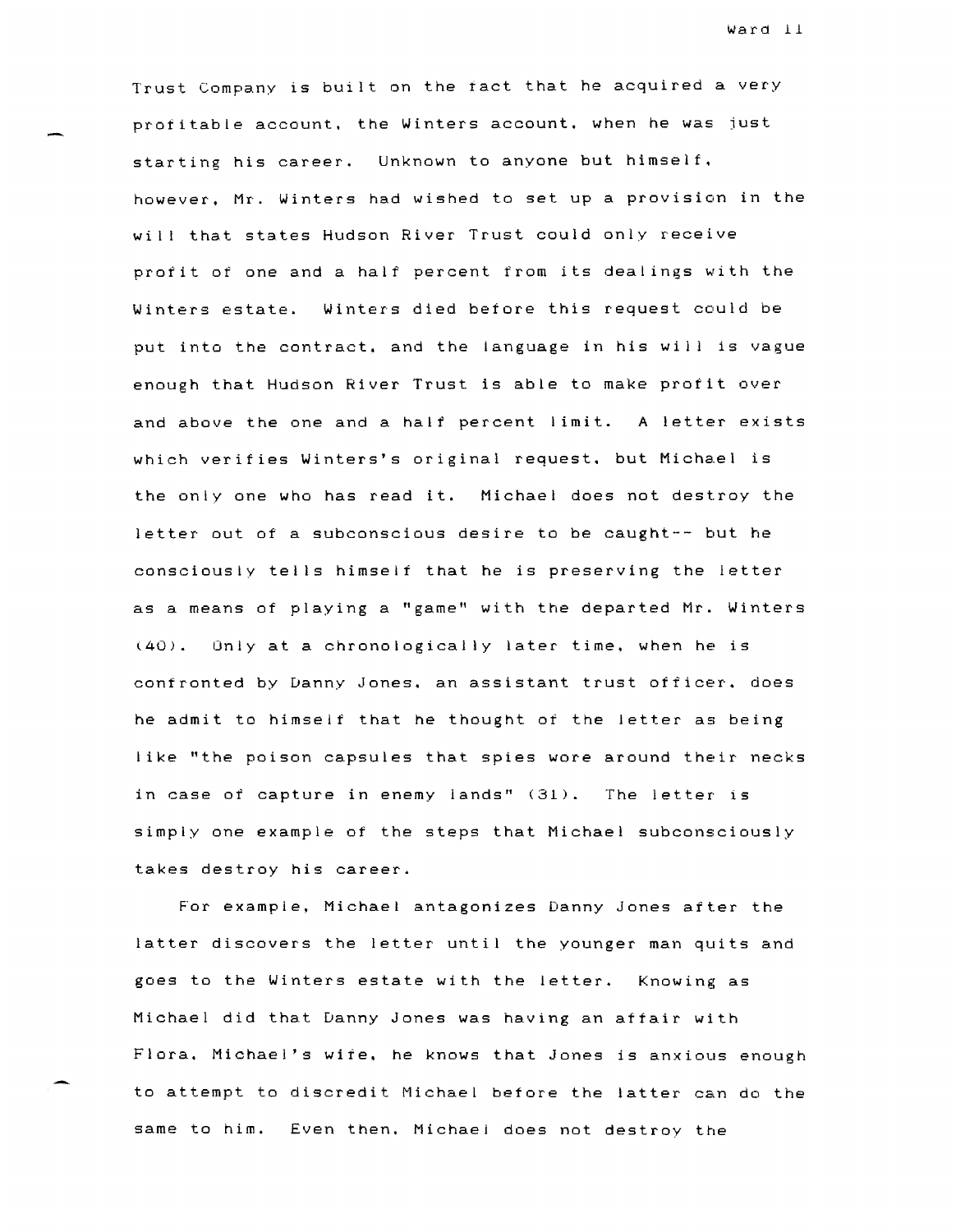letter; it is his ticket to freedom trom a world and way of life he never chose. When Jones brings the letter to Mrs. Winters's attention. Michael resigns from the firm even though he reels the firm was within its legal rights to charge the extra fees. Divorcing his wife, Michael enters into a relationship with an old lover. Alida Parr. the daughter of Charles Meredith and the daughter-in-law of Ambrose Parr. Cleared by the Surrogate Court of any wrongdoing in the Winters affair. Michael is able to return to the Hudson River Trust Company as though nothing had ever happened. Even Ambrose Parr does not begrudge him tor breaking up the marriage of his son. Jimmie Parr. and continues to support Michael. Yet Michael's self-destructive instincts come to the fore and he tinds no happiness in his work or his new marriage. Insanely. for he has not round contentment or happiness in his new life. he throws his marriage to Alida away and winds up pursuing his ex-stepdaughter. Ginny Dexter. After achieving even that goal. Michael decides to completely succumb to his instinct for self-annihilation and drowns himself in the ocean.

Though his suicidal impulses spring from areas other than jU9t his business career. it is apparent that Michael pays a price for the deceit that leads to his initial success. His life is almost totally planned out for him from childhood. and his pre-occupation with work makes it almost impossible for him to discover his wife has been having an affair with Danny Jones. His son. his only child, Seymour. is an "unlovable" child who is involved in a racist incident at Averhill, Michael's alma mater. His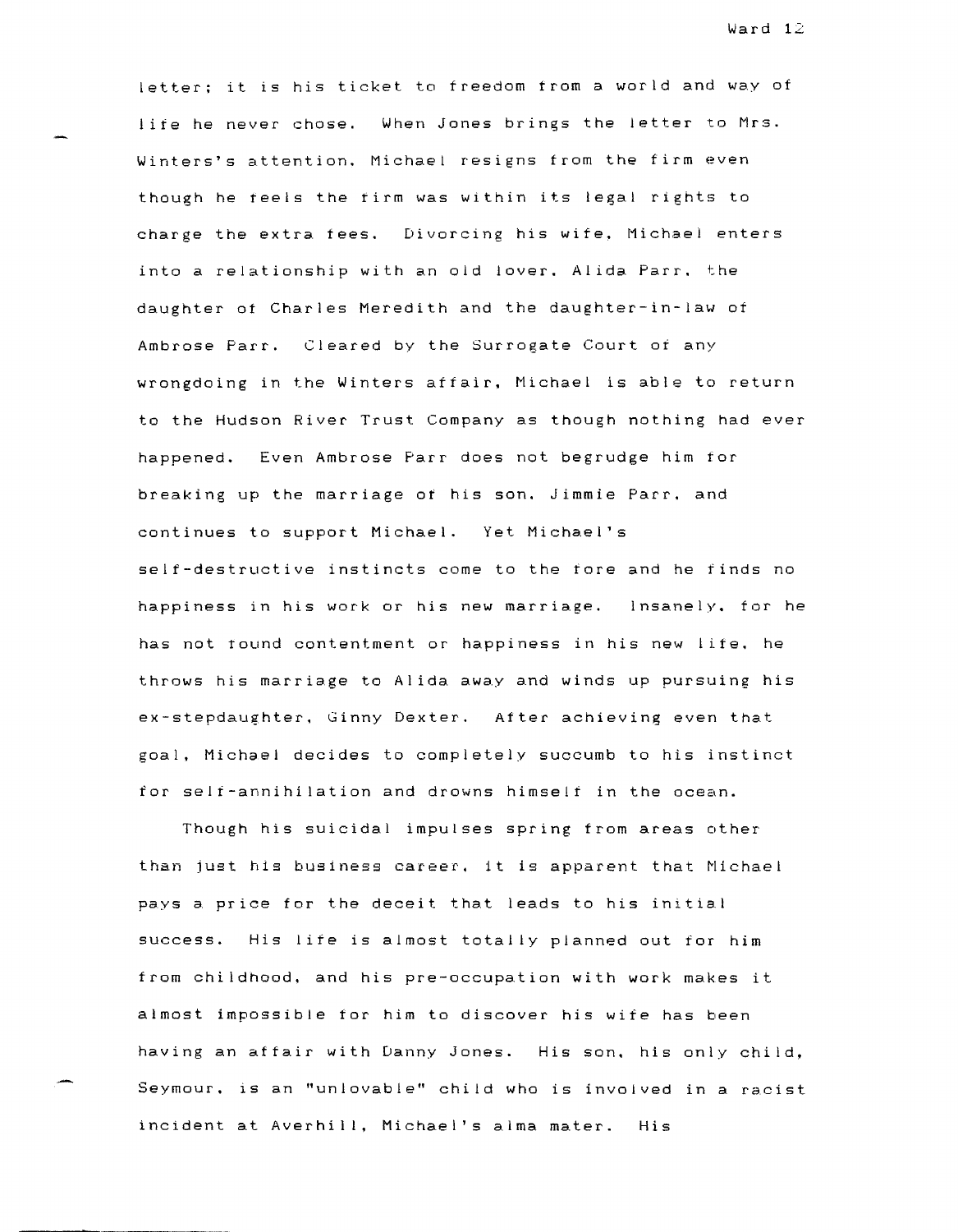stepdaughter-- it is unclear if Michael helped raise her or not-- is unable to hold a job and has an unsavory personal reputation similar to her mother's.

Still, business does play a part in Michael's downfall. As Christopher Dahl puts it. "Venus in Sparta is a compelling portrait of an insider in business and society who simply does not fit" (111). Michael is unable to live up to the demands that his life places upon him. From the very beginning. his life is planned out for him. Since his father and grandtather worked tor Hudson River Trust Company, it is expected of Michael that he join the firm as we II. Never given the opportunity to discover what he wishes to do in life, Michael is placed into a position for which he is unsuited. Hence, he takes steps to destroy the life that others have chosen for him whenever it becomes 1 ikely that he wi II be given the conventional attributes *ot*  the successful businessman. Because Michael is personally unsuited for the roles that business and society expect *ot*  him. he has no choice but to destroy himself.

It would be a mistake to classity Louis Auchincloss as being against business or finance. He himself has worked in finance and on Wall Street as a lawyer whose firm specialized in estates and tax law (Kane, 36). Auchincloss does not have a political ax to grind regarding the system. He makes no suggestions on ways to improve it. He is a part of the business world, and knows it well.

Still Auchincloss is aware of the hypocrisy of the system. Michael is not criticized for the fact that he committed the impropriety of not disclosing the letter. but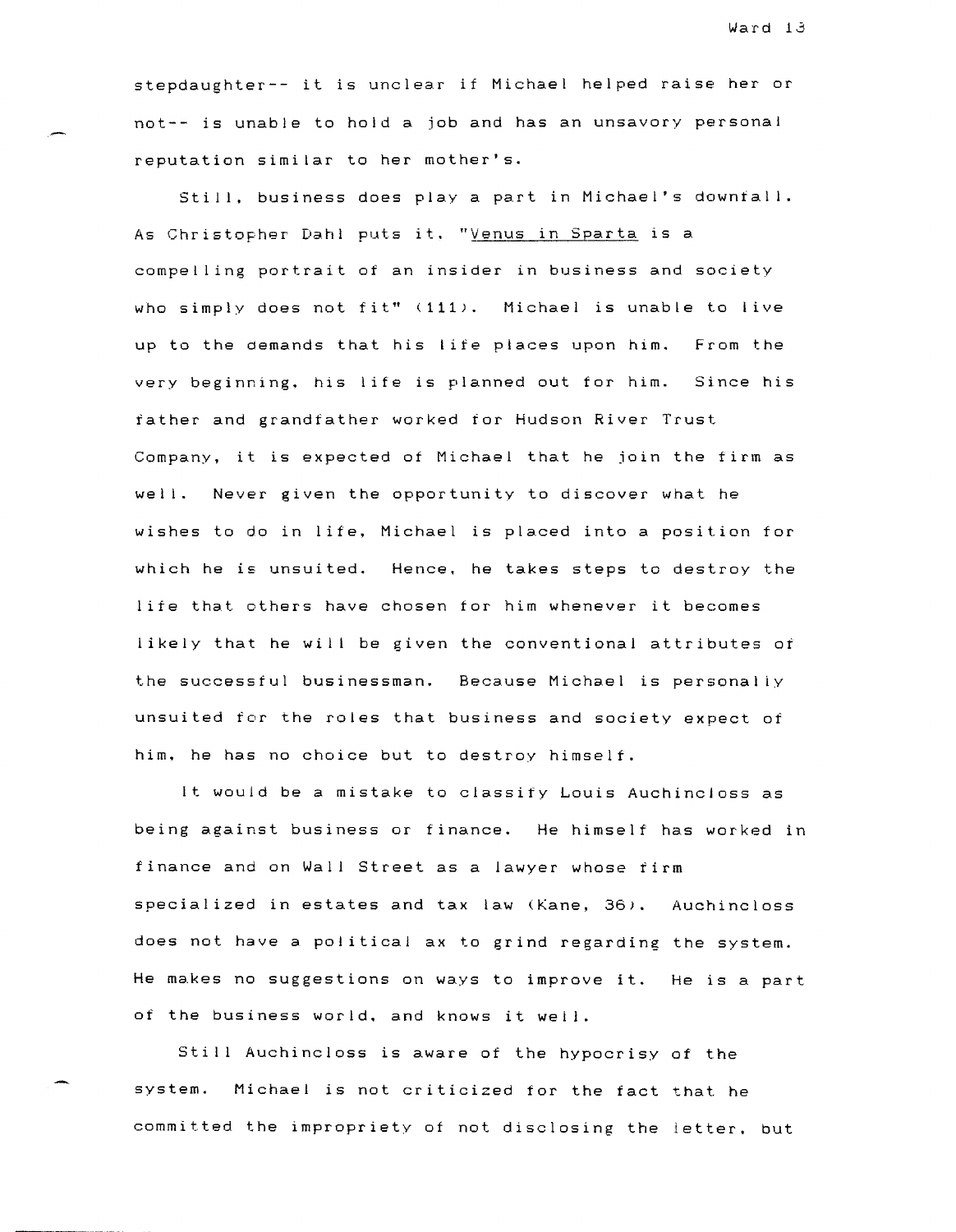rather for the tact that he permitted the letter to exist- and antagonized Danny Jones into exposing the information to Mrs. Winters. Charlie Meredith is not upset over a moral lapse by Michael, but rather by the fact that the letter may enable Mrs. Winters to recover a large sum of money from the bank (178-179). Hypocritically, after blaming Michael for the whole Winters situation, the company otters Michael his position back as though nothing had ever happened when the Surrogate Court clears Michael and the Hudson River Trust Company innocent of any wrongdoing.

Auchincloss does not praise the company that Michael works for. nor does he condemn it. He does not condemn Michael's employers. As Kane points out in a 1965 Critique: Studies in American Fiction article. Auchincloss does not see finance as being evil. but rather amoral. Auchincloss's financial figures do not concern themselves with an "abstraction called law or justice. but to their firms. their own careers, and their clients" (Kane. 36). By performing certain tasks that would otherwise have to be done by outside agencies because of the profit restriction that the letter would place upon Hudson River Trust Company, not only does the company benefit. but so too does Mrs. Winters. Michael. however. does have a certain sense of justice that is evident when he suggests to the schoolmaster at Averhill that his own son, Seymour, be expelled for the cruelty he displayed toward a black student (70). The capacity for morality that Michael has, coupled with his ambivalence about his position in life. encourages him to retain the letter when it would have been more prudent-- not

-.,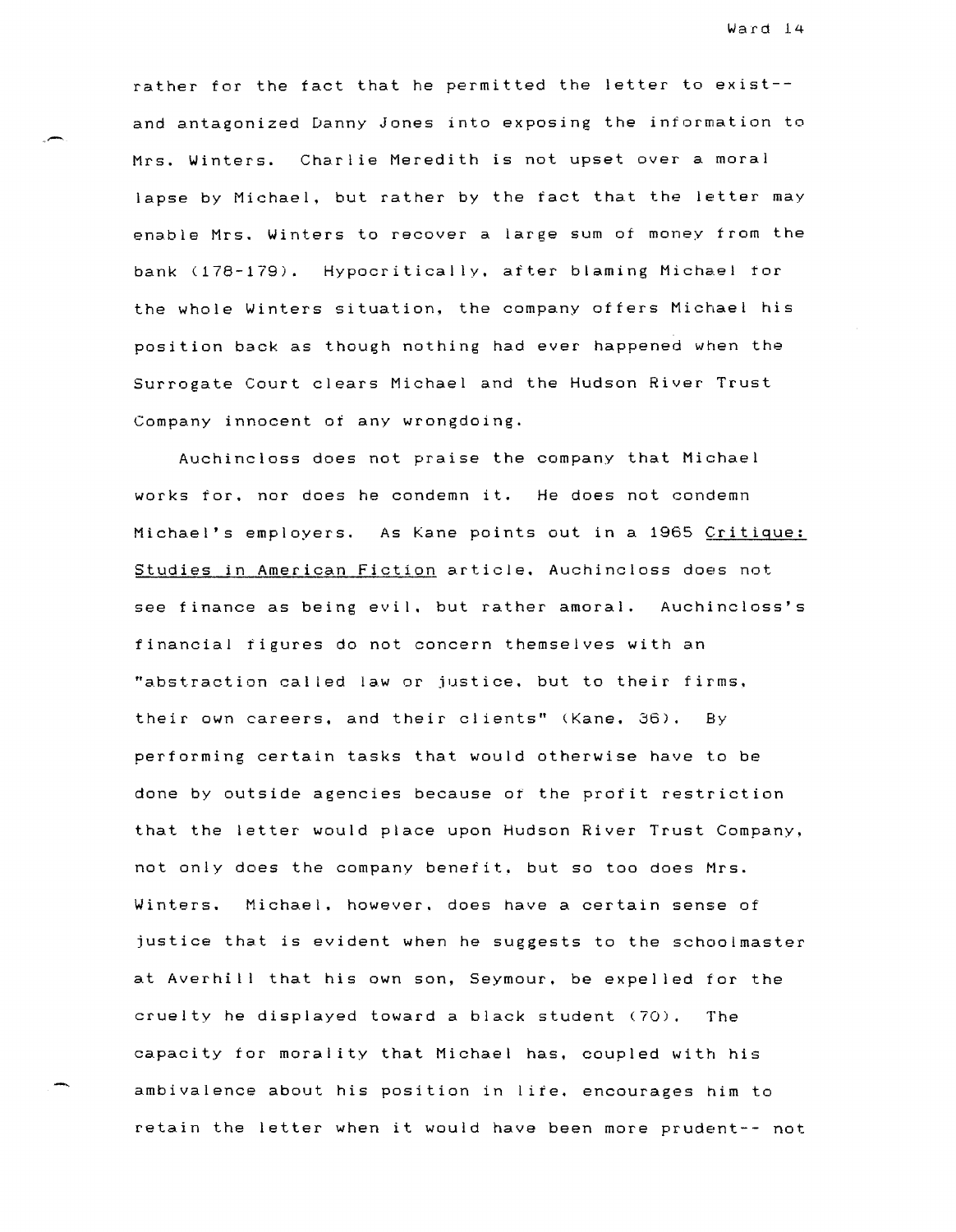only for himself, but also the firm-- if he destroyed it. Michael, unable to live in the amoral world of business because of his conflicting desires for morality and business success, is also unable to leave it. There is nothing inherently evil about the Hudson River Trust Company or the business of finance in Venus in Sparta; it is beyond simple moral constructs. However, there is a definite element of hypocrisy in business for Auchincloss. and he is not afraid to show this unseemly side to the American public of the 1950s.

Giant. by Edna Ferber. is a huge novel that details the events in the life of Leslie Lynnton Benedict and her family. The "giant" of the title could be Texas itself. the scene of most of the action; Bick Benedict. the head of Reata Ranch: or Jett Rink. the cattle hand turned oil-entrepreneur who eventually comes to dominate the landscape of Texas. In any case. Ferber's novel details the destruction of one type of business supremacy-- the cattle barons who virtually rule Texas at the chronological start of the novel-- to the development of oil wealth in Texas which. because ot men like Jett Rink. "shatters the despotic ranch-based power structure" and leads to "fair elections. unions. and increased social justice for Mexican-Americans" (Long, 67).

Ferber's novel presents the idea of social progress coming about as a result of business changes. In that sense. Jett Rink can be seen as being almost a hero. Yet even if there are positive results (such as increased personal freedom for the Mexican Americans) from Rink's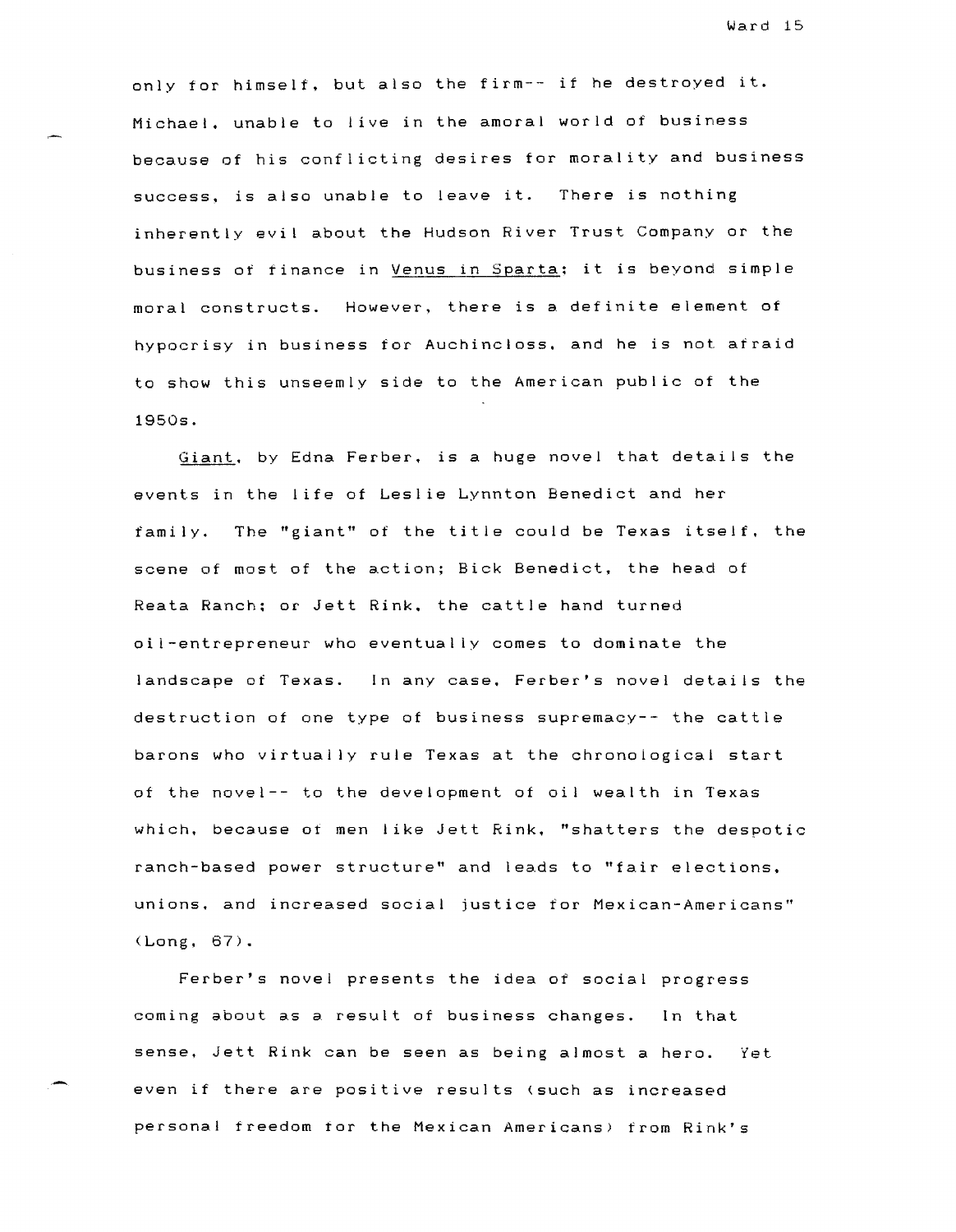business endeavors. the man himself is presented as not being especially heroic or open minded in his actual lite. Ferber approves of the break up of the power of the cattle barons-- her protagonist. Leslie. comments on the injustices that it fosters from time to time throughout the novel-- but it seems as though she is saying that the type of man who can bring about these sort of changes in the world is little more than a brute. a cunning if untrustworthy man.

Leslie Lynnton comes to Texas from Virginia. having married Jordan "Bick" Benedict. She is an independent. intelligent young woman who "argued with her distinguished father and friends on matters political. sociological. medical and literary just as if she were a man" (Ferber. 66) . Bick Benedict came to the Lynnton home in order to purchase Leslie's horse, My Mistake. Despite the differences between them-- Leslie's family is decidely I iberal, with her father even being on virtual first name terms with the black chauffeur, while Bick Benedict is part of the Texas "aristocracy"-- they eventually fall in love and marry.

Despite her love for Bick. Leslie notes and disapproves of the virtual feudal system that has been set up by the cattle barons. Luz. Bick's sister. calls the Mexicans who work for the Benedicts lazy people who would "be squatting on their honkers all day it didn't keep after them" (152). The school that has been set up for the children has been arranged on color lines so that "the lighter ones seemed to occupy the front rows. the darker the back" (156). The "hovels" that have been set up for the families of the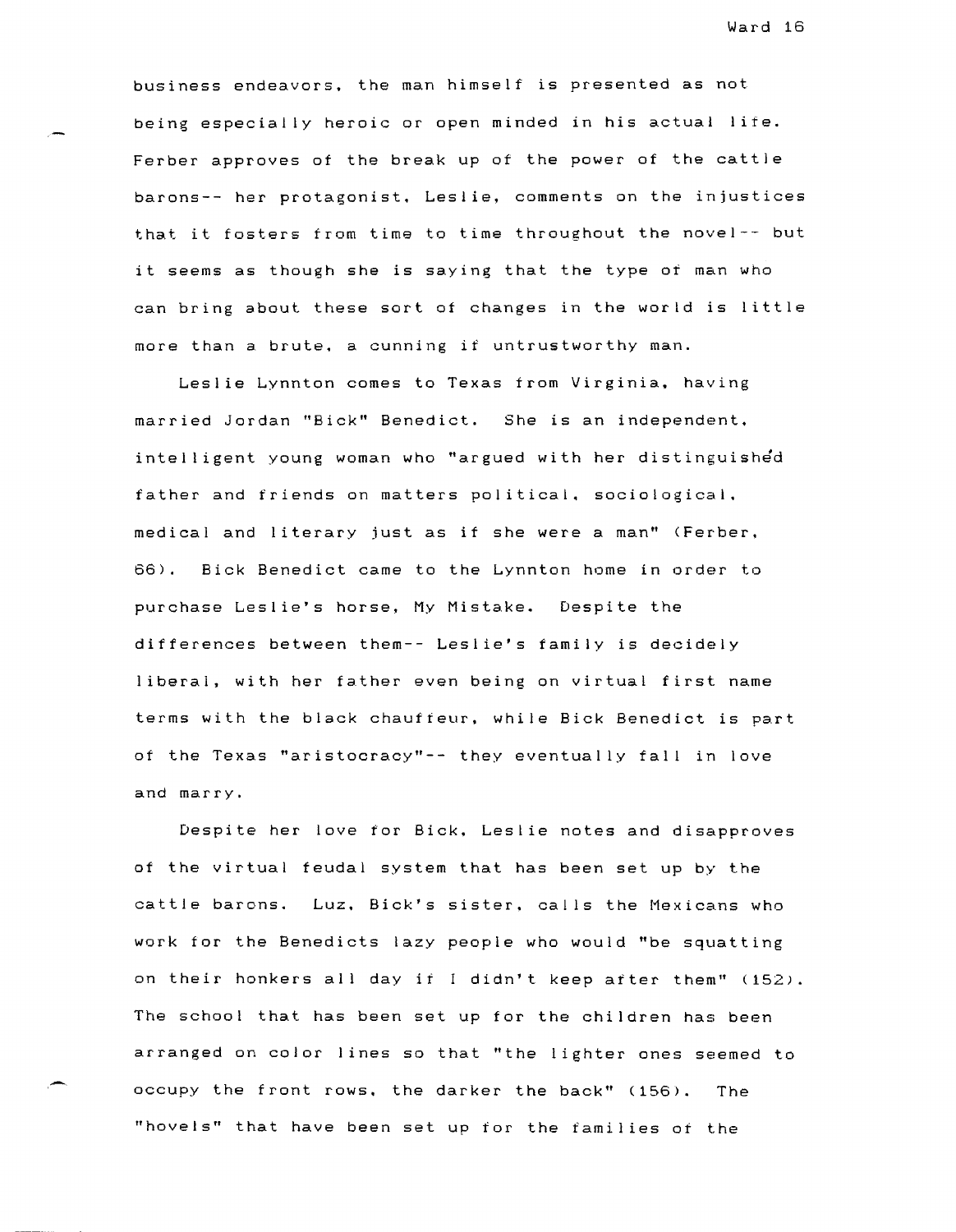workers are "flimsier. even. than the Negro cabins she had seen so familiarly in Virginia" (157). There are holes in the walls, and a sick young mother does not have the money to purchase formula to spare her child her own sickness. The cattle barons even control the votes of the Mexicans who work for them *(309).* In short. the cattle barons function as the virtual masters of the Mexicans.

Thus. the system that Ferber describes deserves to be destroyed. None of the cattlemen are shown to be evil men intentionally, but they are blinded by their upbringing to the cruelty and prejudice they demonstrate against the Mexicans. Such a corrupt system must be taken down. destroyed. The person who sets in motion the forces that will result in this eventual destruction of the cattle baron system is Jett Rink. the entrepreneur.

According to Elizabeth Long, Jett Rink. "nasty and unscrupulous." still "contributes to social betterment by exercising his entrepreneurial drive" (67). He functions as the agent of change. Of course, his reasons for doing so have nothing to do with a desire to improve society. but rather come about as a side effect of his success. Ferber implies that businessmen can change society for the better. but are not particularly out to so do; Jett Rink is not an altruist out to save the Mexican worker-- he has all the prejudices of the cattle barons-- but the modern world he ushers in, it is implied, will lead to a better way of life for the Mexicans.

In his first chronological appearance, Jett Rink is a hired hand at the Reata Ranch. He is a "cheeky lout" that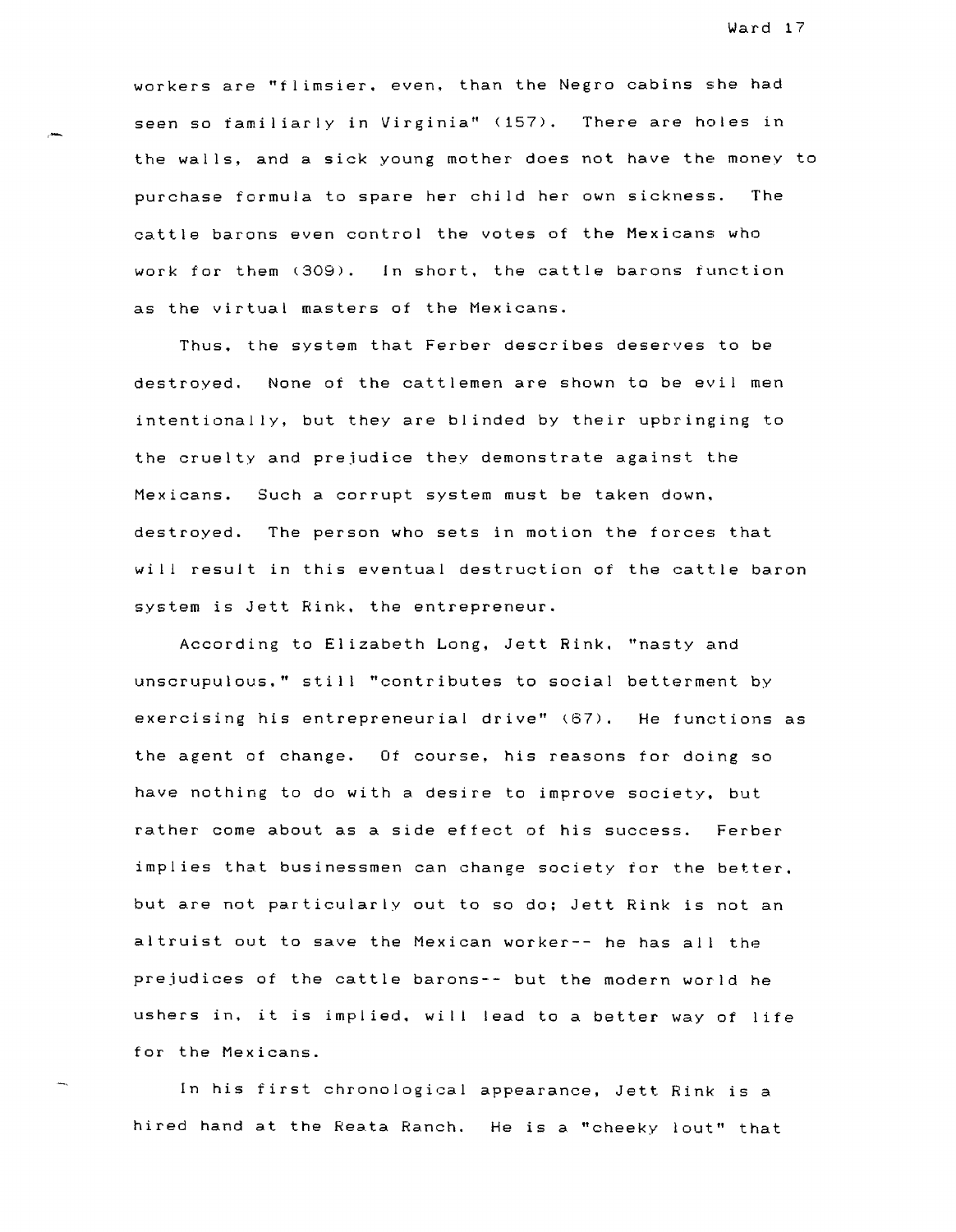even Bick describes as "a kind of genius" (193). He is a master of machines and mechanics. but also "naturally mean" to animals. He even goads Luz Benedict into riding My Mistake in hoop skirts, thus contributing to her death (254). Despite his cruelty, he is still successful with women-- not only the Mexican girls "are hot for him" (194). but also Cora Dart, a schoolteacher at Reata. Prophetically, Bick asserts "he'll probably end up a billionaire-- or in the electric chair" (194). Jett himself has no doubt of his abilities either: "I'm going to be a millionaire and I ain't kidding. ('m going to have a million dollars. I'm going to have a billion. I'm going to have a zillion" (216).

Jett Rink does indeed become wealthy. The small piece of land that Bick had awarded him when Rink's father disappeared-- the unspoken message being that he was killed for breaking the rules of Reata Ranch-- turns out to be laden with oil. At the moment of his initial success, Rink comes to Reata and tells Bick that he will someday purchase the rights to the oil under Reata: "I'm going to pay you a million dollars or five million or ten and you'll take it because you' 11 need the money. I'm going to have more money than you ever saw-- you and the rest of the stinkin' sons of bitches of Benedicts" (365). True to his word, he does eventually lease the rights to Reata (403). Furthermore. Rink is "always trying to do something bigger or costs more money than anybody else" (43). He builds a new airport. a grand motel. and spreads his power and influence throughout Texas. He uses "his wealth to compel social acceptance . " (Long. 75). Almost singlehandedly. he breaks the power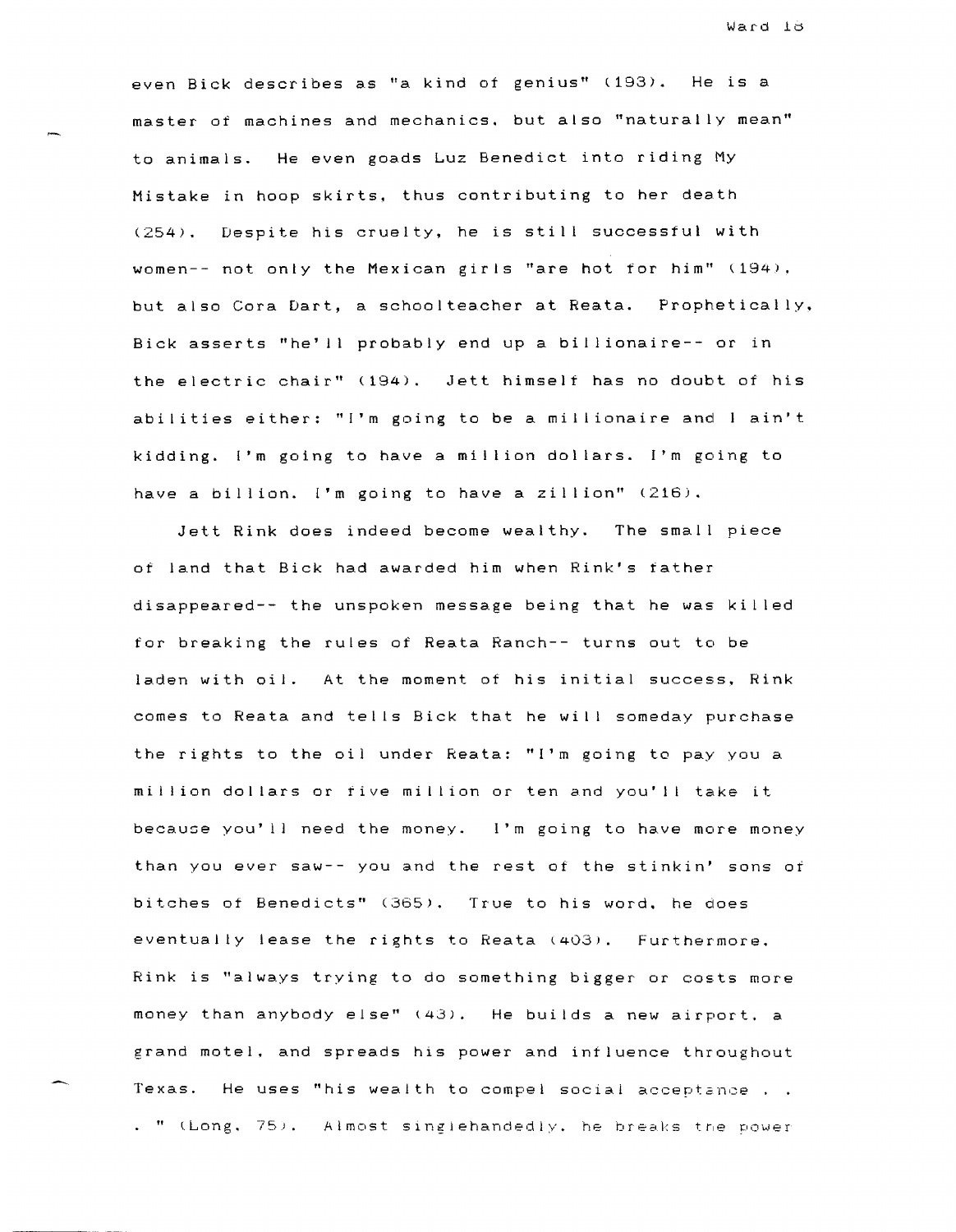Webd 19

of the cattle barons and begins a process that will supposedly bring democracy and liherty to the Texas underclass.

Ferber. though she uses a character who is less than honorable. clearly favors the entrepreneurial spirit of business. Her protagonist and the younger generation al feel that the giant ranches of Texas are outdated. As Bob Dietz, the only member of the younger generation capable and talented enough to run Reata explains. "success or failure, a man who is running his own ranch is a man" (297). fhe Reata Ranch turns men into "pieces of machinery" and "no man in a democracy should have the right to own millions of acres of land" (297). Ferber clearly favors individualism over the oligarchy of cattle barons that control Texas. entrepreneurial ism over the spirit-crushing. people-dominating great ranches. No good. it is argued. can come from such a system.

Yet while Ferber gives consent and approval to the tree enterprise system. the type of man who makes a success of it is not honcrable or trustworthy or decent. Jett Rink is a hard. cruel man with few redeeming personal traits. Still. the system he helps create will provide fewer opportunities for the kind of domination that the cattle barons enjoyed. so he benet its society. It as though Ferber is describing a kind of social Darwinism where the fittest person for entrepreneurialism is not "good" or even a "gentleman." Un that basis. Ferber seems to approve of the free enterprise system and believe that it is an effective force tor social change-- yet also state that people who function in the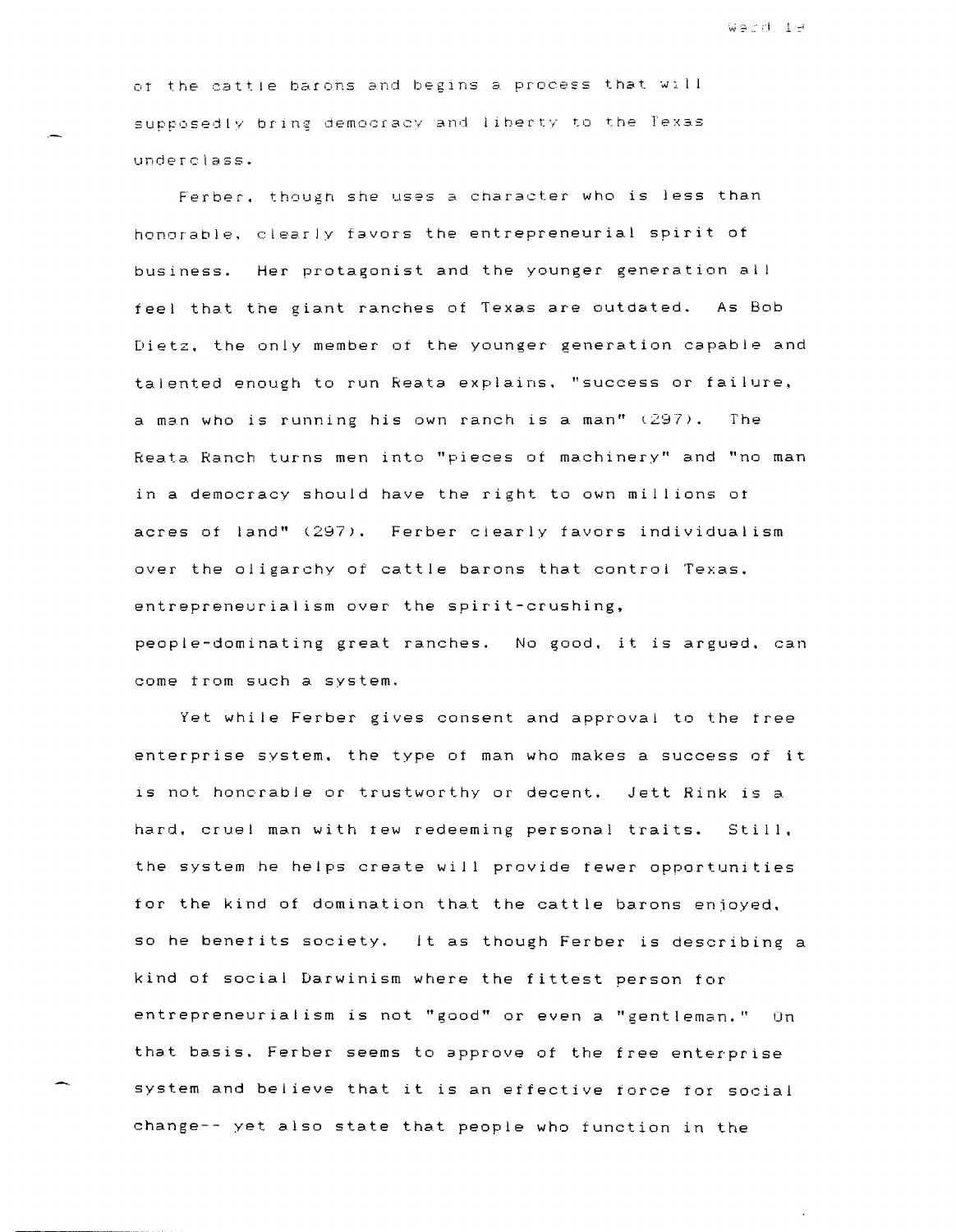business world cannot be trusted or kind.

John Cheever's The Enormous Radio and Other Stories is the most cynical work described in this paper concerning business. Cheever himself never had a major occupation besides writing as he published his first story at the age of eighteen and was able to support himself mainly through his writing (Hinckley. 129), so he does not have first hand experience of the business world. Perhaps because of this, the stories that discuss business in The Enormous Radio and Other Stories tend to focus on the failures of people in business as well as a lower class of people than the ones typically described in the previous works discussed in this paper. Three of the stories in The Enormous Radio and Other Stories touch upon the effect of business and businessmen on people's lives: "The Pot of Gold." "The Children." and "The Summer Farmer."

Lynne Walde land describes "The Pot of Gold" as being the story of "innocents in pursuit of wealth and success in the business world whose quest 1s doomed to repeated fa1lure because of their incredibly bad luck and a degree of naivete" (33). John Cheever begins "The Pot of Gold" by describing his protagonists. Ralph and Laura Whittemore, as not being "incorrigible treasure hunters" but still susceptible to "the peculiar force of money" and that ". . . the promise of it had untoward influence on their lives" (28) • Cheever describes them as being stolidly lower middle class. from the Midwest. always "standing on the threshold of plenty  $\ldots$  "  $(29)$ . In short, they are intelligent. good people who deserve to be successful.

,-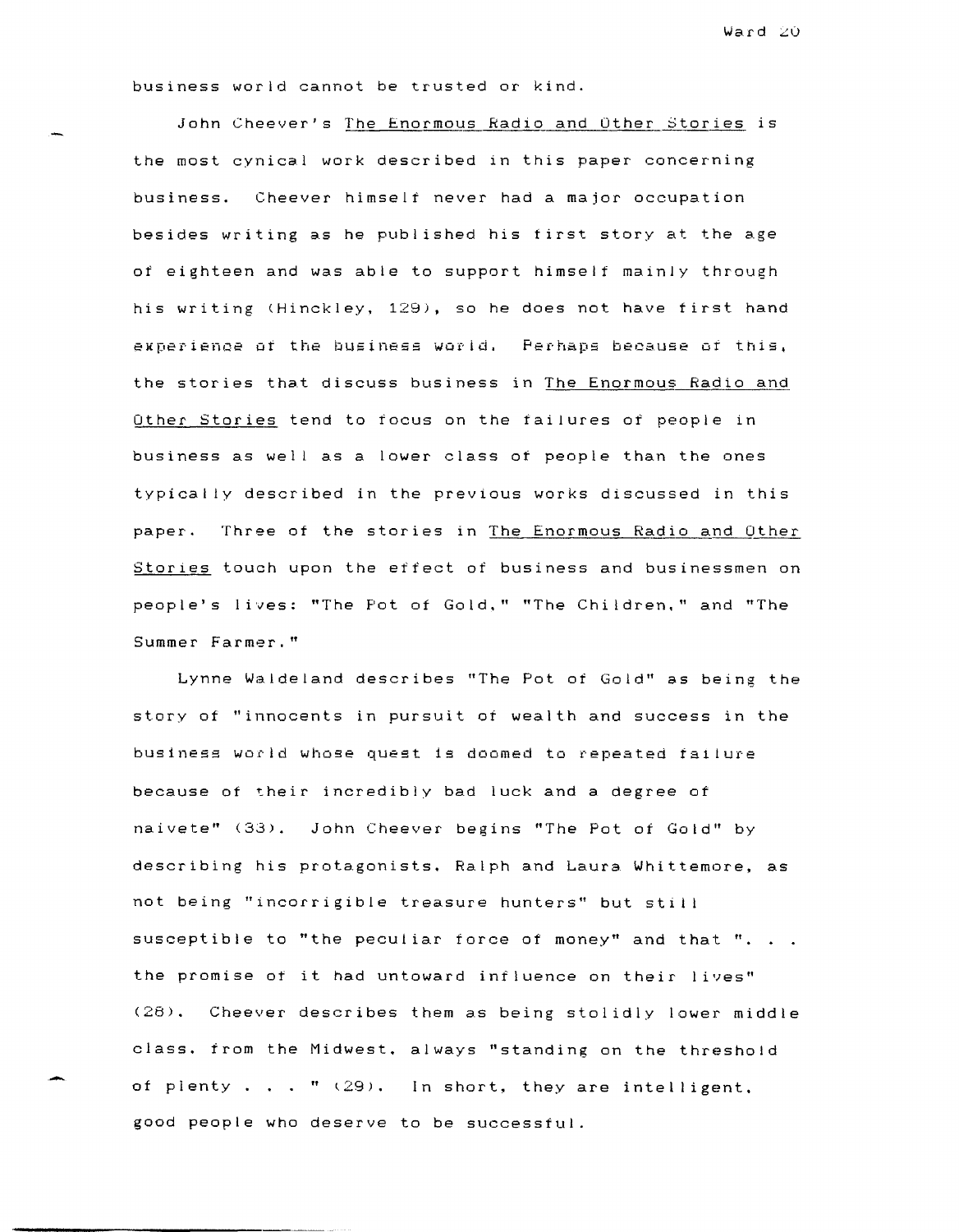Such success is not forthcoming. however. Ralph is offered a job at another firm similar to his current position but would a greater salary and opportunities for advancement. but the new owners of that firm never follow up on their offer. They refuse to speak to Ralph until one of them finally admits they had hired a man who seemed better suited for the position. Rather colder, they tell him "we've got other things to do besides answer the telephone"  $(31)$ .

This callous betrayal by the business world is not the last time that Ralph will be disappointed. After failing to make his way up through the corporate ladder. Ralph develops a new Venetian blind that will provide silence for people attempting to get a good night's rest. In another work of the time, Ralph's efforts at entrepreneurship might have rewarded him with wealth. power. and prestige. In "'The Pot of Gold." however. the Whittemores simply exhaust more of their money and fail yet again. Finally, Ralph is offered a job by a millionaire. Paul Hadaam. whose life was saved by Ralph's Uncle George. Yet even this last chance is lost when Hadaam suffers a stroke and his business does not keep the promise he made to Ralph.

Time and again. Ralph and Laura reach for the brass ring, the pot of gold. and time and again fate conspires to betray them. Elizabeth Long classifies the era from 1945-55 as being a time when novels were concerned with success (63) . "The Pot of Gold" not only seems to deride the idea that one can become a success Simply by having a good idea. becoming an entrepreneur. but also the idea of the corporate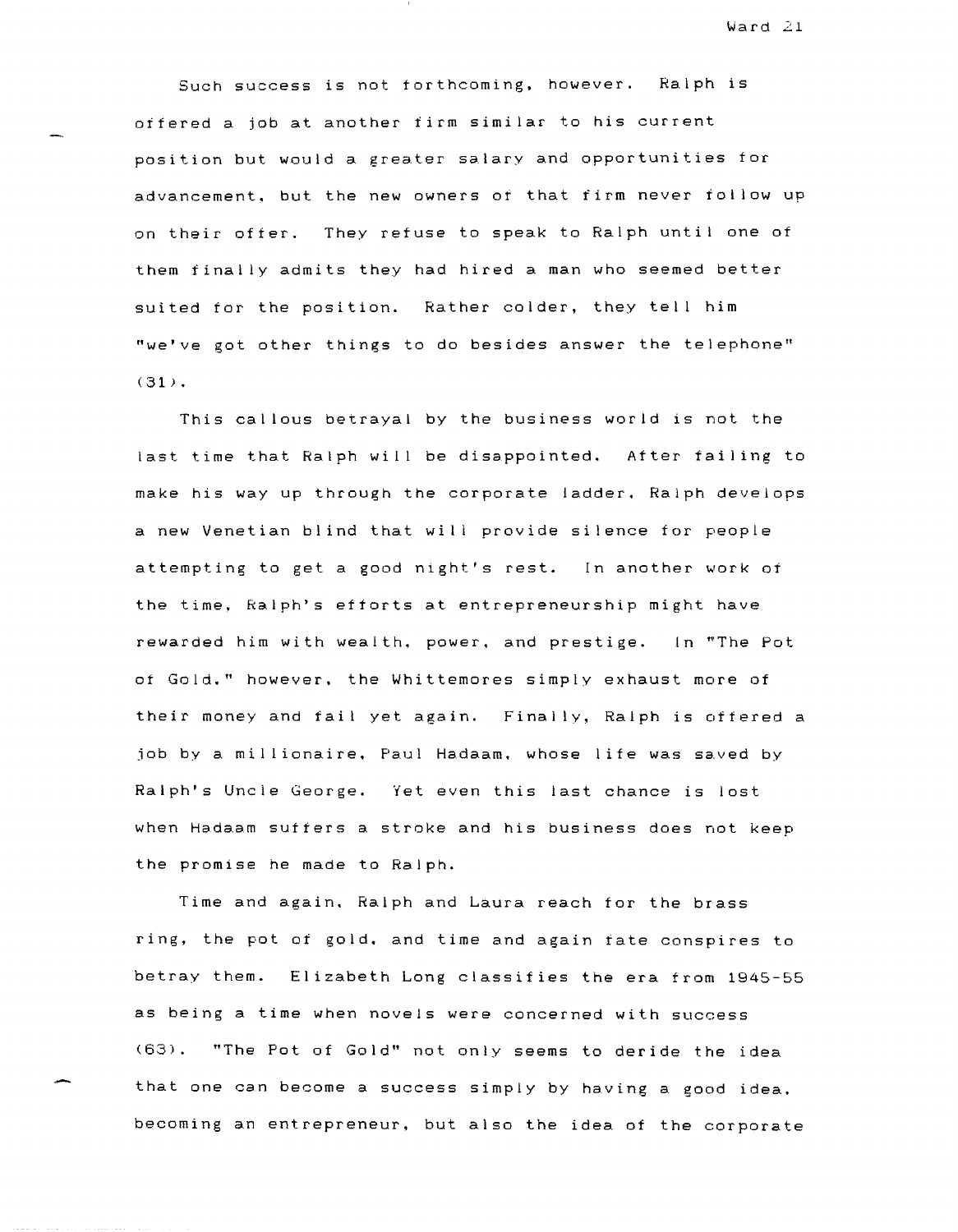man whose "saga is less one of conquest than of integration of a set of disparate tasks and roles" (Long, 82). The business world, Cheever suggests, is impossible for some people to enter. Businessmen do not care for people to whom they make promises, and lack the simple decency to inform them of the new decisions they, the businessmen, have made. For most people, Cheever points out, there is no pot of gold at the end of the business rainbow-- only continuing disappointment and betrayal. For Cheever, happiness is found not in business. but in love.

"The Children" continues this theme of betrayal by a businessman. Victor and Theresa Mackenzie care for Mr. Hatherly as though he were their father. even go so far as to name their daughter after "Mr. Hatherly's sainted mother" (75), and in general function as his surrogate children. When he dies. however, Hatherly leaves them nothing in his will. and Victor is turned out of the business by the son whose finances he had helped put in order. The story continues with the Mackenzies functioning as live-in guests and caretakers for various people, but the message is that they would never have become the way they are if not for Mr. Hatherly. He taught them to survive by pleasing others. yet left them nothing. Hence, they are unable to function in the world as anything other than "children" for other people. In short, Hatherly warped them until they lost the ability to live except through serving others. Because ot this selfish businessman, the Mackenzies are doomed to spend their lives acting as "pets" for other people.

"The Summer Farmer" is a different slant on the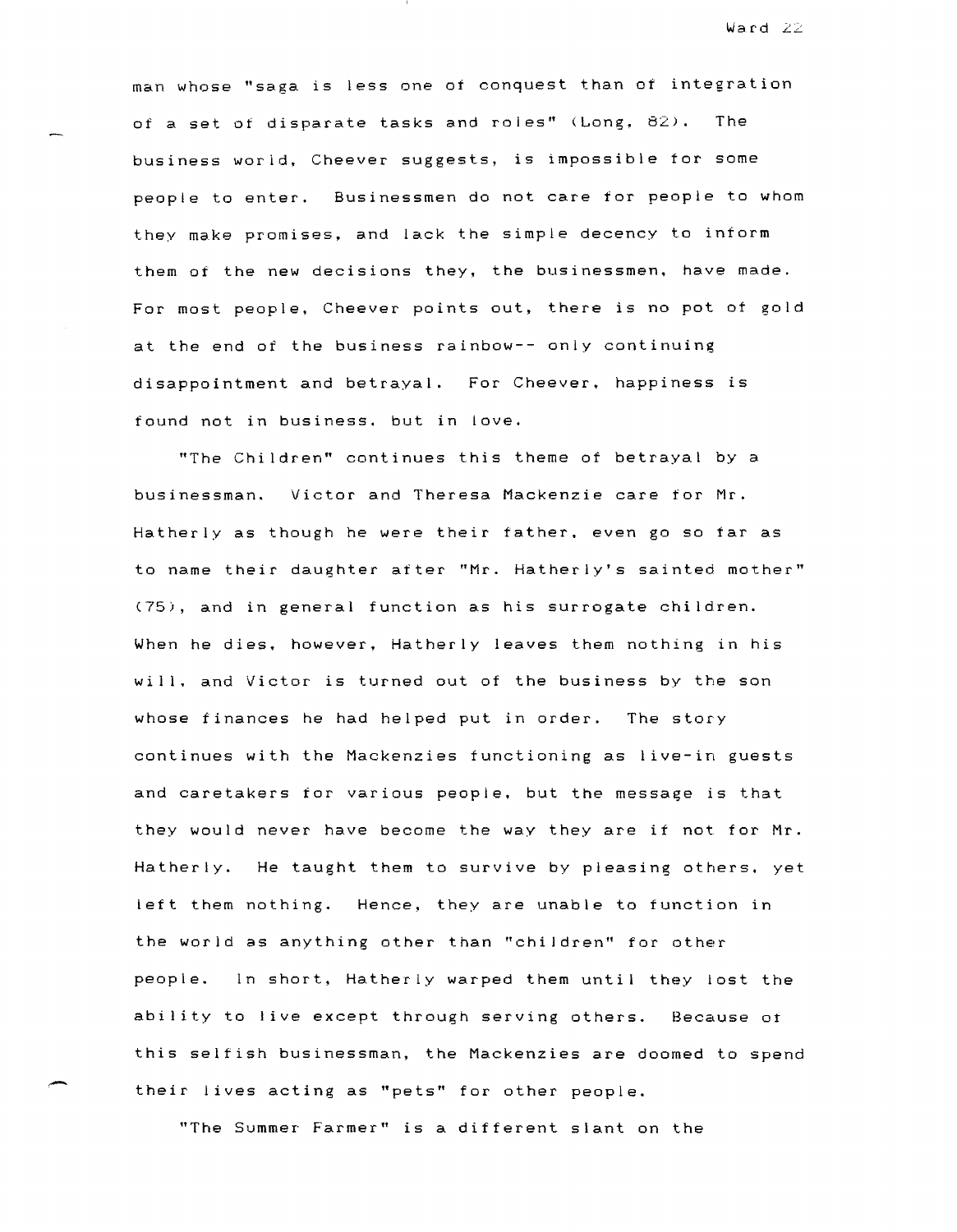ward 23

businessman. Paul Hollis is a man who lives and works in the city during the week and commutes to the small family farm that he owns during the weekends. The farm represents his escape from the pressures of the business world. Upon reaching it. Paul experiences a revitalization that normally lasts until the fall: "his business suit bound at the shoulders when he left the car. as if he had taken on height. for the place told him that he was ten years younger; the maples. the house. the simple mountains all told him this" (140). It is difficult to say to what extent that Paul Holl is's I ife in business affects him. but it is plain that he prefers the country life to his job and life in the city. Yet in "The Summer Farmer." Paul learns that business can continue to affect him.

For the first time. Paul finds that he must hire an extra hand to work his farm. The man he employs to help is his neighbor, kasiak. kasiak is a Russian who left his native country but still harbors communist beliefs. Throughout their relationship. kasiak continuely leaves clippings from communist papers that condemn the capitalistic system that is part of Paul's life. Though he prides himself on his tolerance for the beliefs of others. Paul cannot help growing angry over this criticism of his system  $(146)$ . When the rabbits he bought as pets for his children die of poison. Paul wrongly accuses Kasiak of killing them. Discovering that he was wrong. Paul returns to work in the city with "signs of mortality  $\ldots$  signs of obsoleteness. so visibly shaken by some recent loss of principle that it would have been noticed by a stranger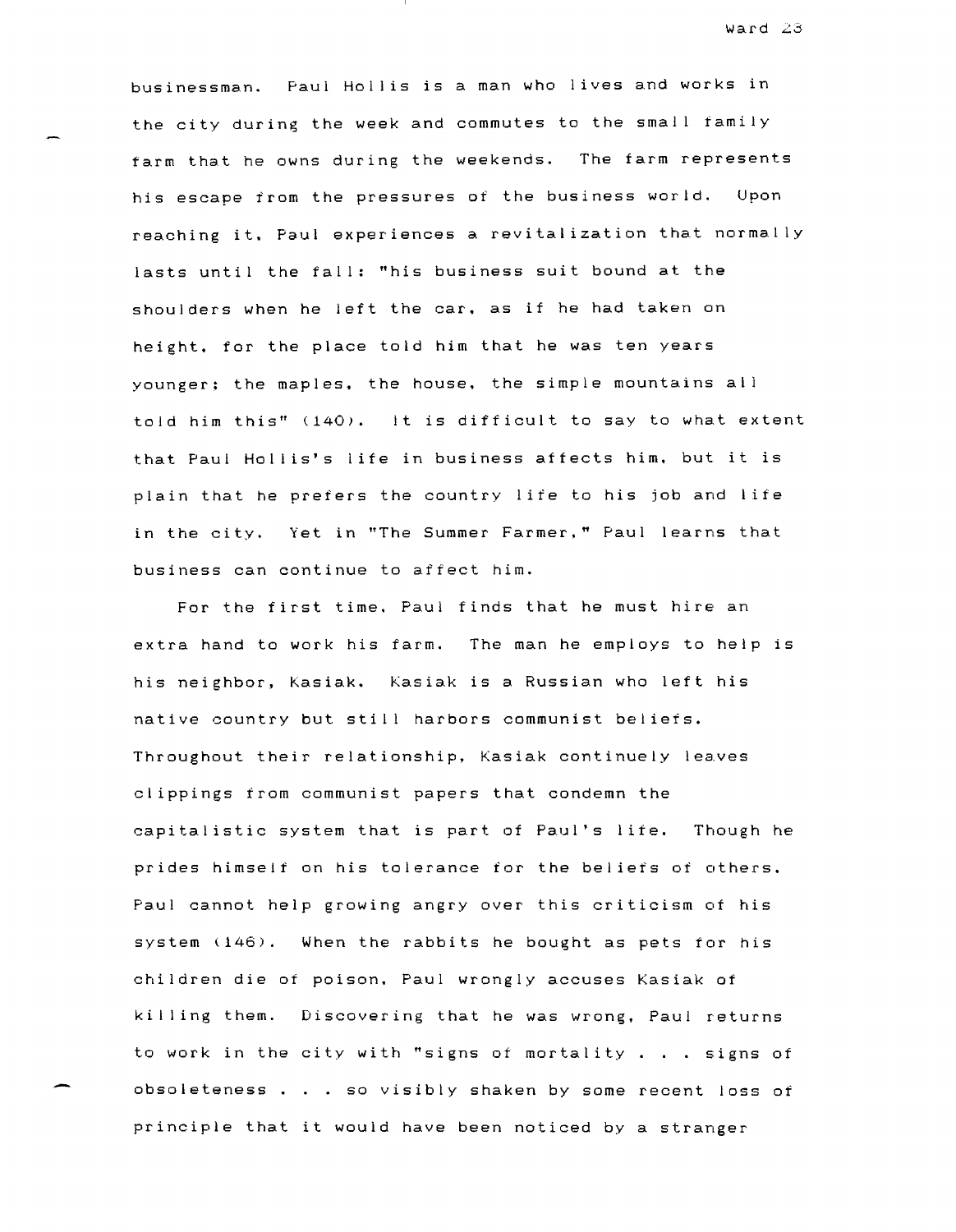across the aisle" (151).

The implication is that life in business. in the city. has made Paul unfit for the honest life of the country. He has learned to distrust and hate those who are different from himself. In short, business has made him lose the principle of tolerance of others.

Obviously, Cheever has the most to say about business in "The Pot of Gold." At one point. when it seems that the Whittemores will finally break the circle of poverty that has held them for so long. Alice Holinshed. a friend of Laura's, expresses the desperation for success and money that so afflicts the members of the lower middle class: "I swear to Jesus I'd murder somebody if thought it would bring us in any money" (44).

Cheever sees the injustices of the business world. He sees the desperation, the broken promises. the lost dreams. He sees the way modern life has changed some men, making them intolerant in spite of themselves. Yet for all his disapproval. he does not offer a better economic system. Kasiak. the communist in "The Summer Farmer." is as bigoted and intolerant in his own way as Paul Hollis. Cheever himself. though on good terms with the Communist Party at one time. disagreed with them over prayer (Donaldson. ix), so he does not see communism as being a better way of life either. Thus. Cheever does not state that all the wrongs in human society are a result of the capitalist business system, but he does portray the injustices of that system when he sees them.

These writers of the 1950s did not see business as being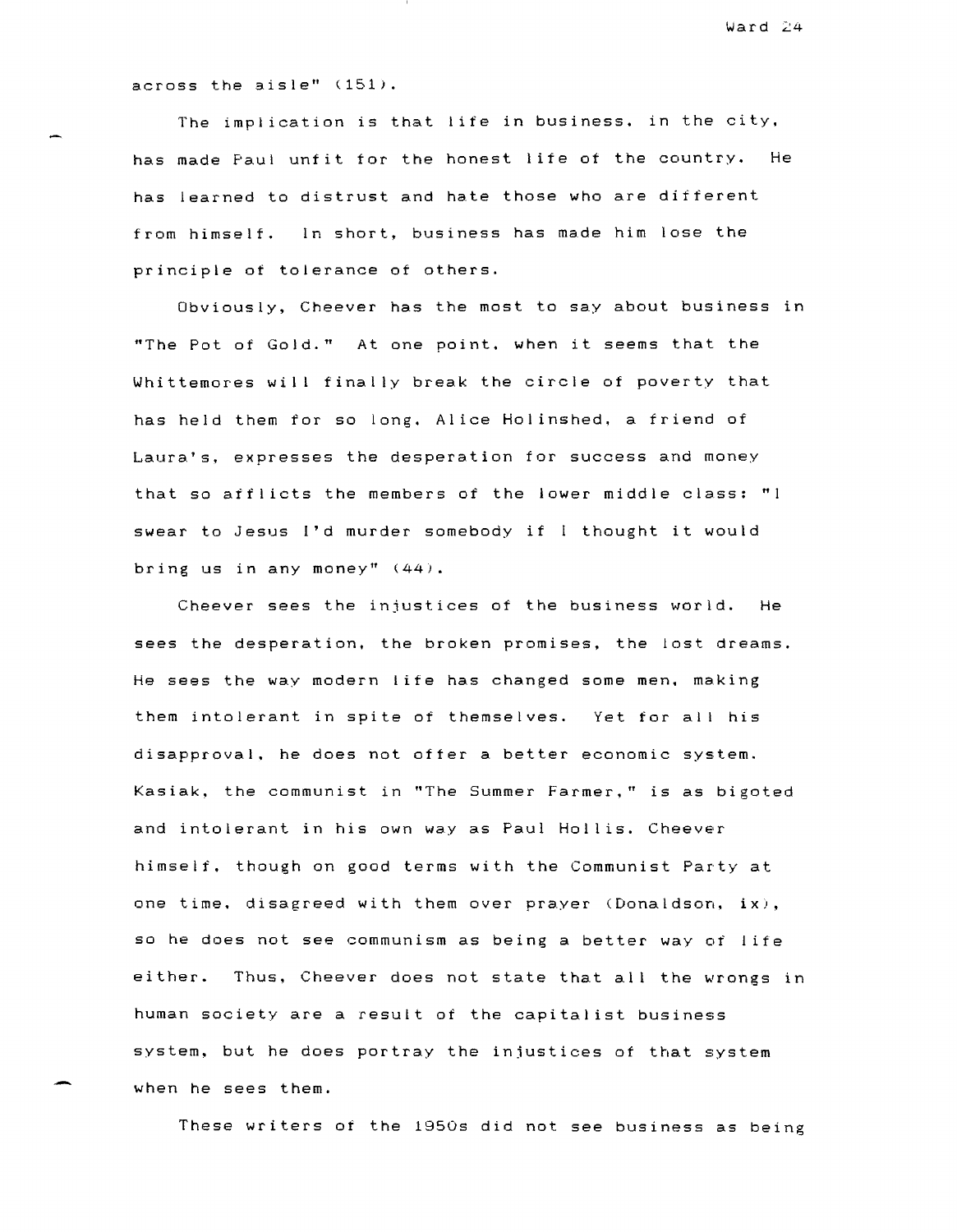a kind of panacea for the ills of mankind. Sloan Wilson was able to see that business success and family happiness can often be incompatible. Louis Auchincloss shows that the upward career path and expectations of others could result in a trap for the person unable to live up to those demands. Ironical ly, Edna Ferber. who had the most positive statements about capitalism in her contention that Jett Rink's entrepreneurial ism would right the wrongs done to the downtrodden of Texas. was one of the authors that Joseph McCarthy claimed was a "communist author" and that her books should have been removed from the shelves of the International Information Agency (Oakley. 175). Cheever, with his pointed observations about the businessman and business world. did not advocate the overthrowing of democracy that McCarthy and HUAC feared.

The 1950s was not a simple era. It was a time ot complex issues, people, and situations. The authors discussed in this paper did not have simplistic. black and white views about business. Most of them present the positive side of business as well as the negative. With the exception of John Cheever. they discuss the benefits of the business world as well as the liabilities. Sloan Wilson does not doubt the importance of business or businessmen like Ralph Hopkins. Louis Auchincloss does not portray the world of finance as being evil. but rather amoral: a place that contributes to the destruction of Michael Farish not because it is evil, but because he does not match its demands. Edna Ferber believes that social progress for the underclass in Texas can only come when the cattle barons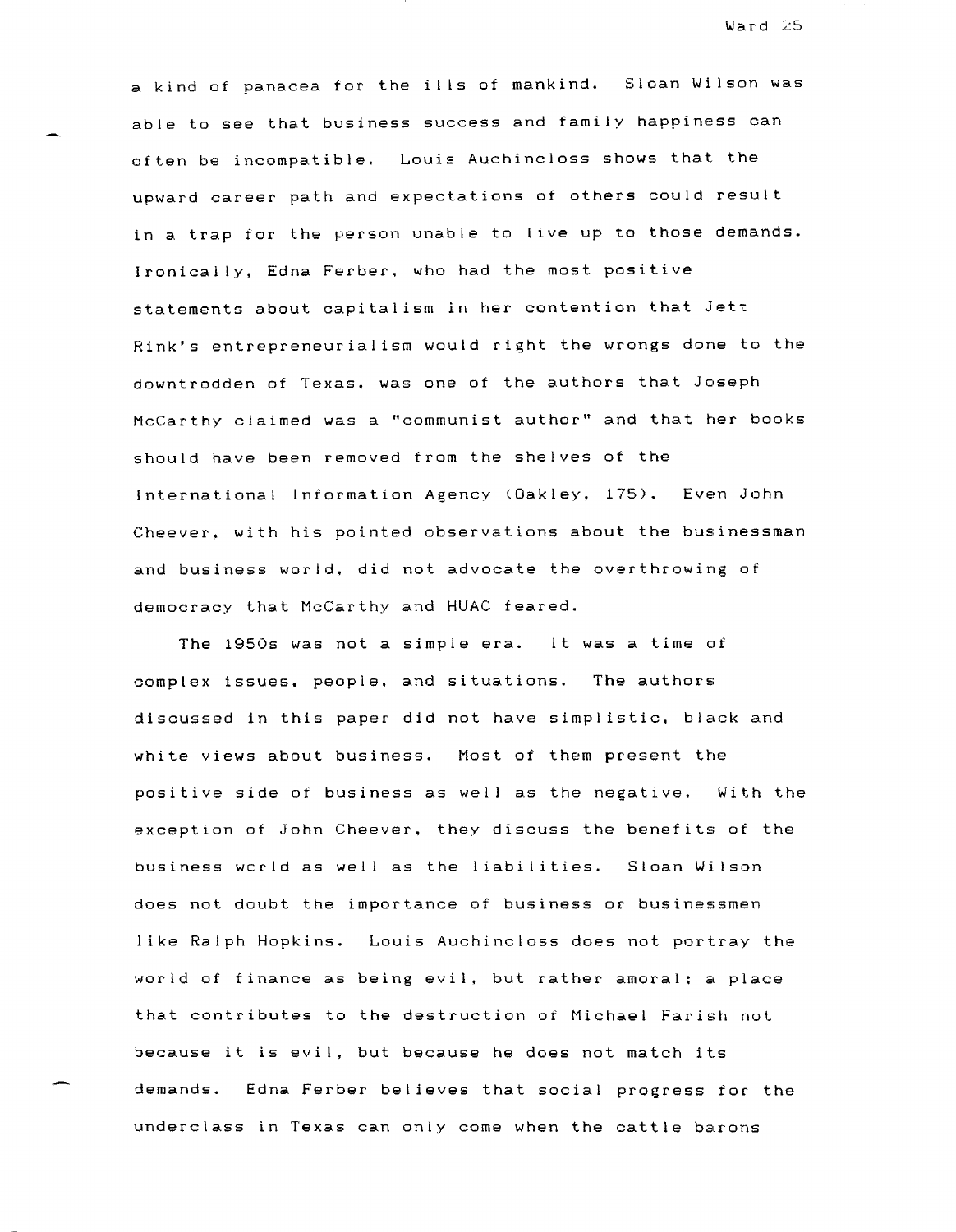lose their grip on Texas. Cheever's world is admittedly darker. but he offers nothing better.

The writers of the 1950s saw the promises as well as the threats of business. Sloan Wilson saw the cost to the family and personal life that business can exact, but he also saw the benefits that a company such as the United Broadcasting Corporation could create. Louis Auchincloss saw the effect the world of high finance could have on a person who was unsuited to the task. but he also saw the necessity of someone managing the financial affairs of others. Edna Ferber saw business as a spur to social change, but she also saw the entrepreneur as being a dangerous sort of man. John Cheever saw the broken promise of the American dream. but he saw nothing that could replace it. In short, these writers of the 1950s were not able wholeheartedly to endorse the business world. but they did not entirely condemn it either. It was a part of the American way of life. and they chose to write about it and portray both the dark and bright sides of business and the businessman to America in the 1950s.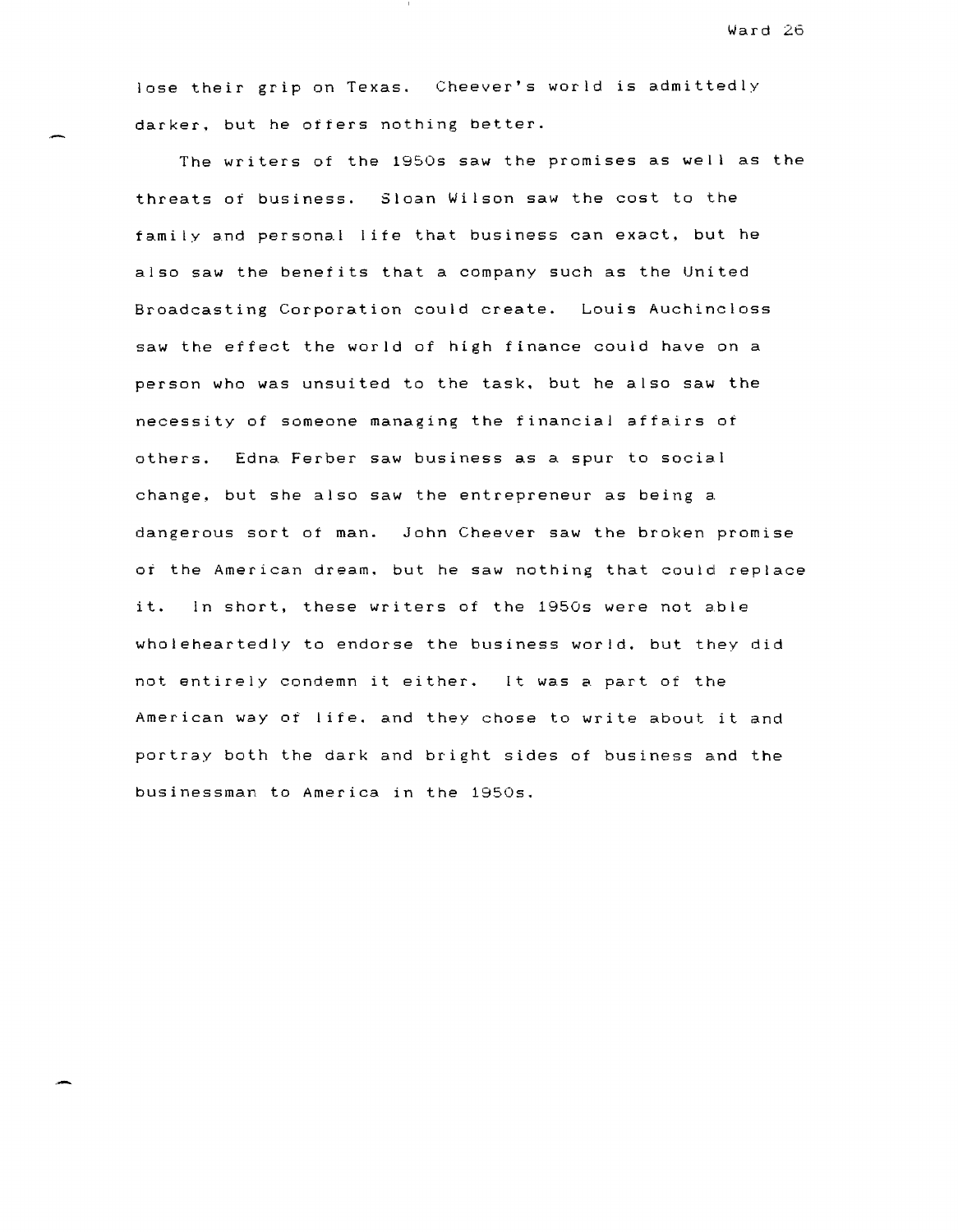## Works Cited

Auchincloss. Louis. Venus in Sparta. 1958. New York: Avon. 1971.

Chamberlain. John. "The Businessman in Fiction." Fortune. Nov. 1848: 134-48.

Cheever. John. The Enormous Radio and Other Stories.

U.S.A.: Funk & Wagnalls Company, Inc., 1953.

- Dahl, Christopher C. Louis Auchincloss. New York: Ungar Publishing Company, 1986.
- Darby, William. Necessary American Fictions: Popular Literature of the 1950s. Bowling Green: Bowling Green State

University Press, 1987.

- Donaldson. Scott. Introduction. Conversations with John Cheever. Ed. Scott Donaldson. Jackson: University Press of Mississippi, 1987. vii-xi.
- Ferber, Edna. Giant. Garden City: Doubleday and Company. Inc .. 1952.
- Halsey, Var R. "Fiction and the Businessman: Society Through All Its Literature." American Quarterly. I I (1959): 391-402.
- Hinckley, Karen, and Barbara Hinckley. American Best Sellers: A Reader's Guide to Popular Fiction. Bloomington.

Indiana University Fress. 1869.

kane. Patricia. "Lawyers at the Top: the Fiction of LOUIS Auchincloss." Critique: Studies in Modern Fiction. VII (1965): 36-46.

Long. Elizabeth. The American Dream and the Popular

Novel. Boston: Routledge & Kegan Paul, 1985. Miller, Arthur. Death of a Salesman. 1949. Plays of